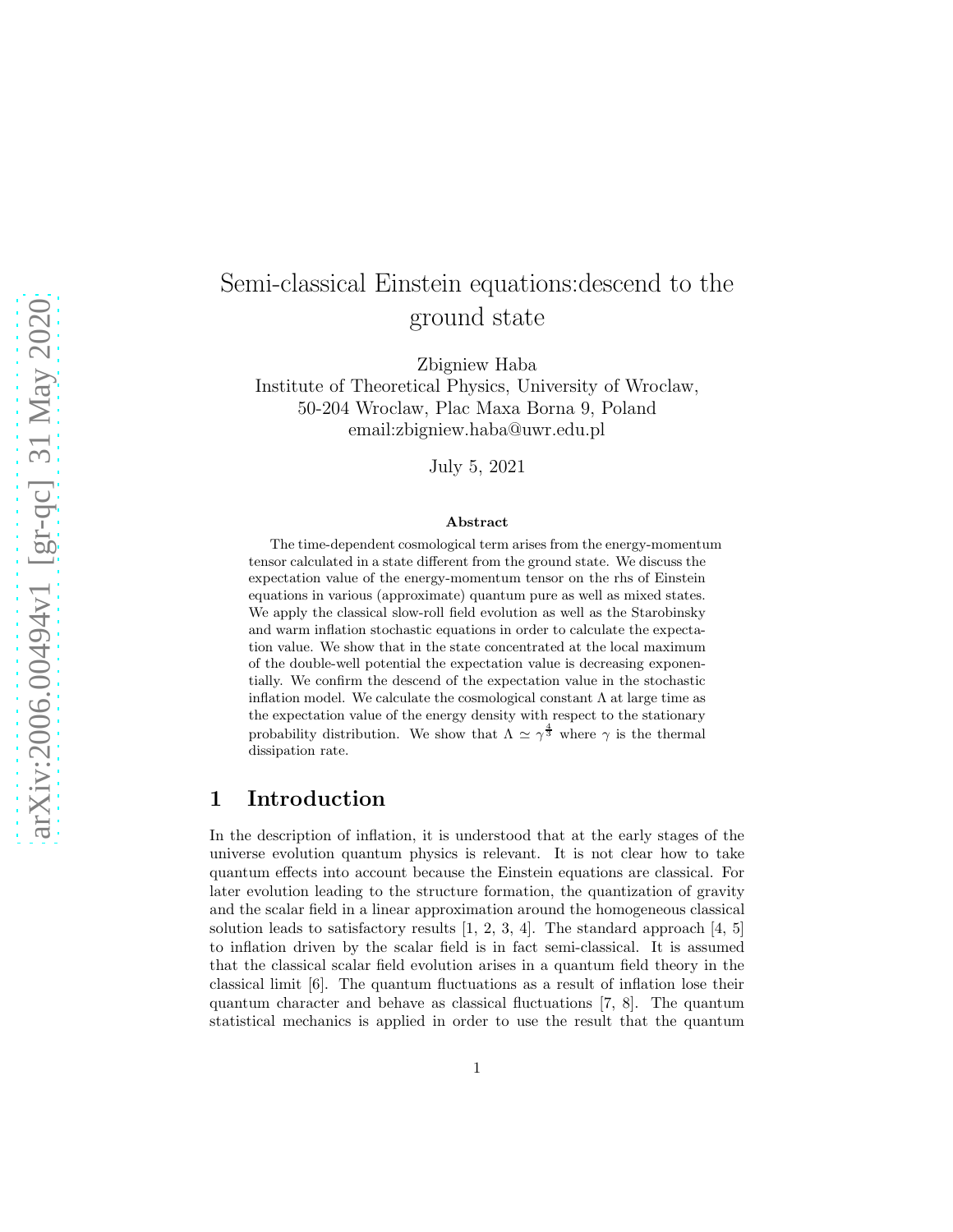system evolves to its ground state. For a typical double-well potential, the quadratic approximation has a negative mass square term. Such a quadratic Lagrangian has a local maximum at  $\phi = 0$ . The classical system starting close to  $\phi = 0$  will quickly evolve to  $\phi \neq 0$ . The same happens in quantum mechanics [6]. The Gaussian state localized at  $\phi = 0$  evolves exponentially fast to a localization at  $\phi \neq 0$ . In another description [9, 10, 11], one describes the state evolution from one side of the barrier  $\phi < 0$  to another side with  $\phi > 0$  as the barrier penetration. Then, one can calculate the resulting wave function [11] by semi-classical imaginary time functional integral. By Einstein equations, the universe evolution is driven by the expectation value of the energy-momentum. The different speed of the expansion of the universe can be explained by the time dependence of this expectation value (time dependent cosmological term). In other words, the time dependence of the cosmological term can be associated with the evolution from the false vacuum to the ground state [12, 13, 14]. From CMB observations, we know that the universe was once (before reionization) in the thermal state. It may be that such a thermal state appeared already at an earlier stage of universe evolution [15, 16]. The barrier penetration takes place also in thermal systems [17]. For a quantum description, we need the quantum mechanics in a thermal state.

In this paper, we consider a method of the description of the vacuum decay based on the slow-roll and diffusion approximations to the quantum evolution in an expanding universe [18, 19]. This is a long wave approximation which neglects the second-order derivatives in equations of motion and first-order derivatives in the energy-momentum tensor. The noise in the stochastic equation consists of two independent parts: the quantum noise of Starobinsky [18] and Vilenkin [20] and the thermal noise describing thermal fluctuations [19, 21, 22, 23]. We consider Einstein equations with the expectation value of the energy-momentum tensor in a quantum state  $\psi$  on the rhs of these equations. There is an unspecified problem of the choice of  $\psi$  and a difficult task to determine its time evolution on a non-perturbative level (to treat a transition between states which are not related by perturbation theory). We wish to investigate the time evolution of the expectation value of the energy density in a state simulating the false vacuum and for a comparison in a state close to the true ground state. The aim is to study the behavior of the cosmological term during the transition from the false vacuum to the ground state. We choose as a test state first the state localized near the local maximum of the potential and subsequently a state localized close to the minimum of the potential. The time evolution of the states is equivalent to the time evolution of the fields defining the energy-momentum. First, we obtain this time evolution in a classical and slow-roll approximation. Then, the expectation value is calculated. It is shown that the expectation value in the false vacuum is decreasing exponentially in time. In the next step, we are interested in the expectation value in the non-perturbative thermal quantum state. According to the authors of [18, 19, 22, 23], in a slow roll approximation, the field evolution in such a quantum state can be obtained as a solution of a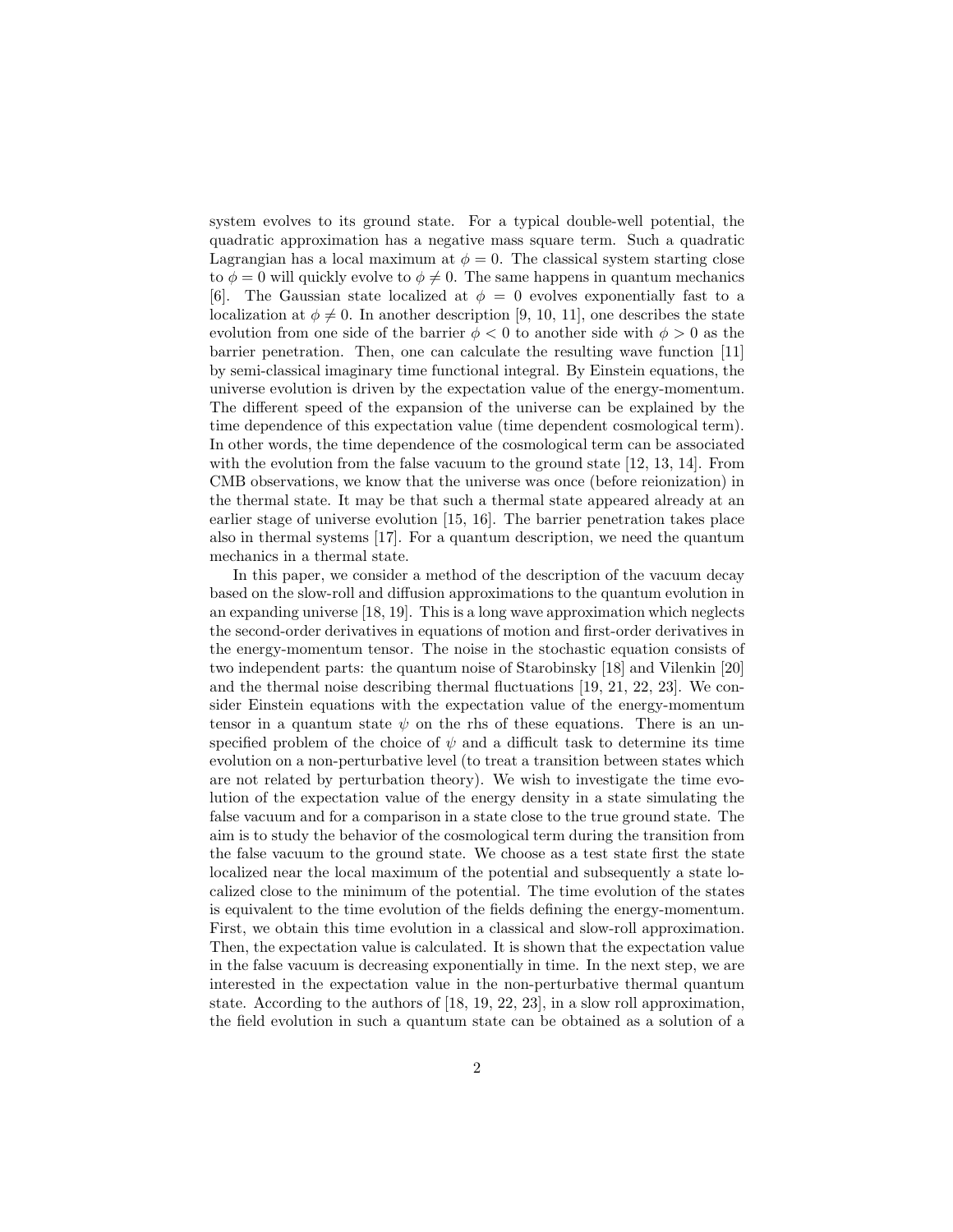stochastic equation with quantum and thermal noise. We discuss approximate solutions of such equations. We conclude that the approximate solutions have the same qualitative (exponential) behavior as the classical solutions. We are unable at the moment to treat precisely the non-linear stochastic equations or the Fokker–Planck partial differential equations for the probability distribution of the stochastic process. The large time behavior is determined by the equation for stationary probability distribution. We can obtain an exact solution of this equation. This allows calculating the expectation values at large time. The classical slow-roll approximation is not reliable for large time. We showed in [24] that the stochastic version (because of quantum and thermal fluctuations) can make sense for arbitrarily large time. Then, the evaluation of the mean value of the energy density may give some qualitative explanation why the cosmological term is big at the early time of inflation and it is decreasing to a small value at large time. The same model when applied in the  $\delta N$  formalism (initiated in [25, 3] and developed in [26]) can be used for a calculation of the spectrum of quantum and thermal fluctuations.

The paper is organized as follows. In Section 2, we define the semi-classical approximation for Einstein equations. In Section 3, we discuss the slow-roll stochastic approximation for quantum evolution in a thermal state. In Section 4, we calculate the energy-density in the absence of noise. In Section 5, the approximate stochastic equations are solved. The asymptotic behavior of expectation values is discussed in Section 6 where the stationary probability for the stochastic process is calculated. In particular, we show that the cosmological constant at large time is proportional to the thermal diffusion constant.

### 2 The Semi-Classical Einstein Equations

First, we quantize the scalar field in an external metric. Subsequently, we determine the metric from the Einstein equations

$$
R_{\mu\nu} - \frac{1}{2}g_{\mu\nu}R = 8\pi G < \psi|T_{\mu\nu}(\phi_t)|\psi > . \tag{1}
$$

Here, G is the Newton constant,  $\phi_t$  is the quantum scalar field in an external metric  $g_{\mu\nu}$ , and  $|\psi\rangle$  is the quantum state of the field  $\phi$ . It is understood that Equation (1) comes from an average of a complete inflationary model like that of Ref. [4]. The quantization of renormalizable interactions in an external metric is well-defined on the perturbative level [27]. The expectation values of the energy-momentum are usually calculated in the Bunch–Davis vacuum of the free field theory [27]. They require renormalization because of the ultraviolet divergences. The expectation value and renormalization add new terms to the lhs of the Einstein equations (Equation (1)) [28, 29]. In this paper, we separate the long wave and short wave problems, restricting ourselves to the study of the latter. To discuss the ground state of an interacting field theory, we need to go beyond the perturbation theory.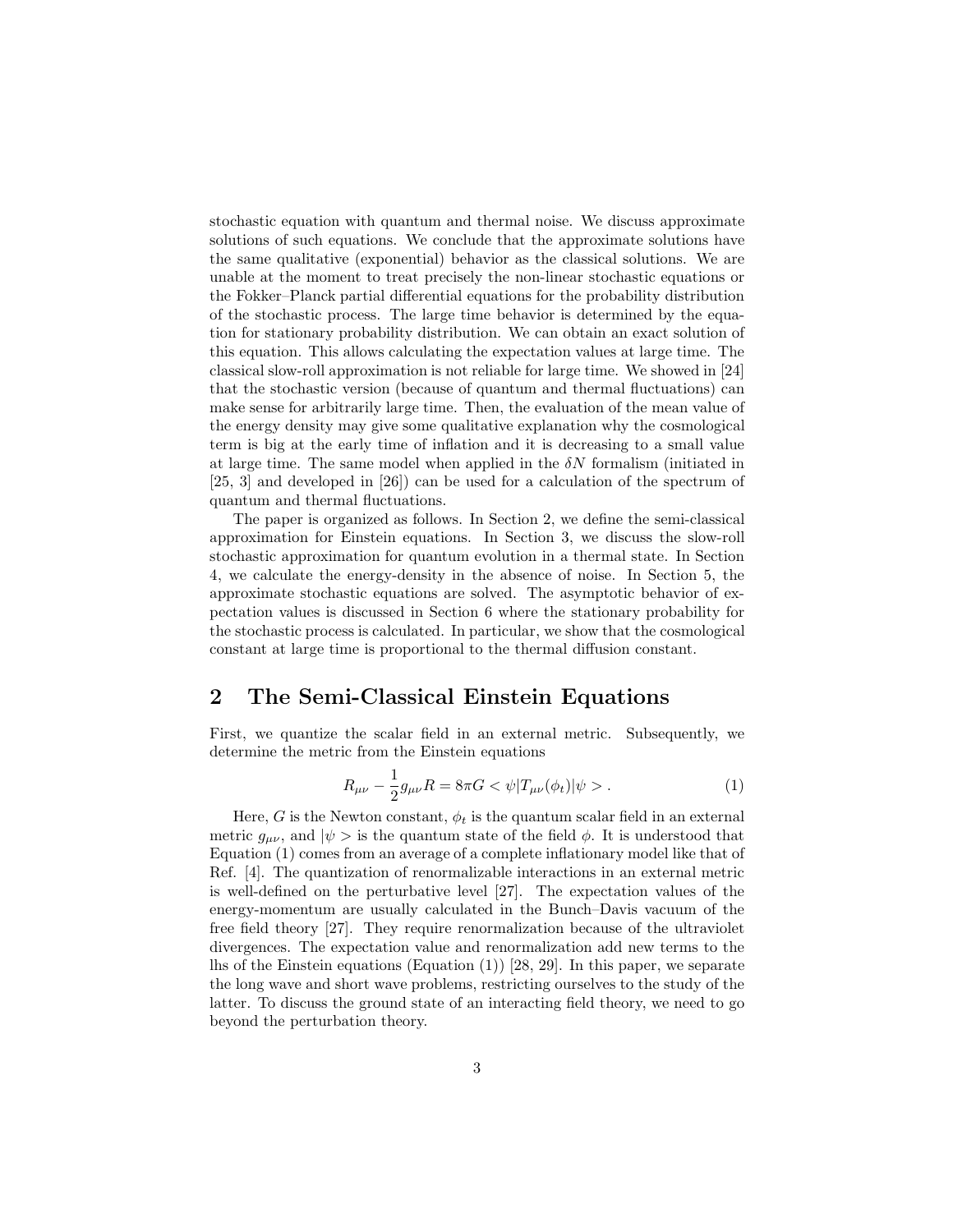We would also be interested in an expectation value of the energy-momentum tensor  $T_{\mu\nu}$  on the rhs of Equation (1) in a mixed state  $\rho$ , i.e.,

$$
R_{\mu\nu} - \frac{1}{2}g_{\mu\nu}R = 8\pi G Tr(\rho T_{\mu\nu}(\phi_t)).
$$
\n(2)

In the slow-roll classical approximation, the expectation value of Equation (1) is

$$
\langle \psi | T_{\mu\nu}(\phi_t(\phi)) | \psi \rangle = \int d\phi |\psi(\phi)|^2 T_{\mu\nu}(\phi_t(\phi)), \tag{3}
$$

where  $\phi_t(\phi)$  is the solution of the equation

$$
3H\partial_t \phi = -V'(\phi). \tag{4}
$$

with the initial condition  $\phi$ . It follows from the Einstein equations (Equation (1), in the Friedman form) that in a flat homogeneous expanding universe

$$
H^2 = \frac{8\pi G}{3}V(\phi) \tag{5}
$$

in the slow-roll approximation.

#### 3 Stochastic Equations for Slow-Roll Inflation

Observations of the CMB radiation show that the universe is spatially flat. We consider a flat (homogeneous) expanding metric

$$
ds^2 = g_{\mu\nu}dx^{\mu}dx^{\nu} = dt^2 - a(t)^2 d\mathbf{x}^2.
$$

In this metric, the quantum field behaves as a classical diffusion process [18, 20] with the noise  $\frac{3}{2\pi}H^{\frac{5}{2}}\partial_tW$  [30] where W is the Brownian motion [31]. We consider a stochastic wave equation with friction

$$
\partial_t^2 \phi - a^{-2} \triangle \phi + (3H + \beta \gamma^2) \partial_t \phi + V'(\phi) + \frac{3}{2} \beta \gamma^2 H \phi = \eta,
$$
 (6)

where  $\beta^{-1}$  is the temperature of the environment,  $H = a^{-1}\partial_t a$  and  $\eta$  is a noise. Further on, we make the slow-roll approximation neglecting  $\partial_t^2 \phi$  term. We assume that the friction  $\beta \gamma^2$  is small in comparison to 3H. We also neglect the spatial derivatives  $(\triangle \phi)$ . We can take into account thermal effects by an addition of the thermal noise to the rhs of Equation (1). Now,

$$
\eta = \gamma a^{-\frac{3}{2}} \partial_t B + \frac{3}{2\pi} H^{\frac{5}{2}} \partial_t W,\tag{7}
$$

where the first term describes the thermal noise and the second term the quantum noise. The thermal part of this equation is derived in [32, 33]. The factor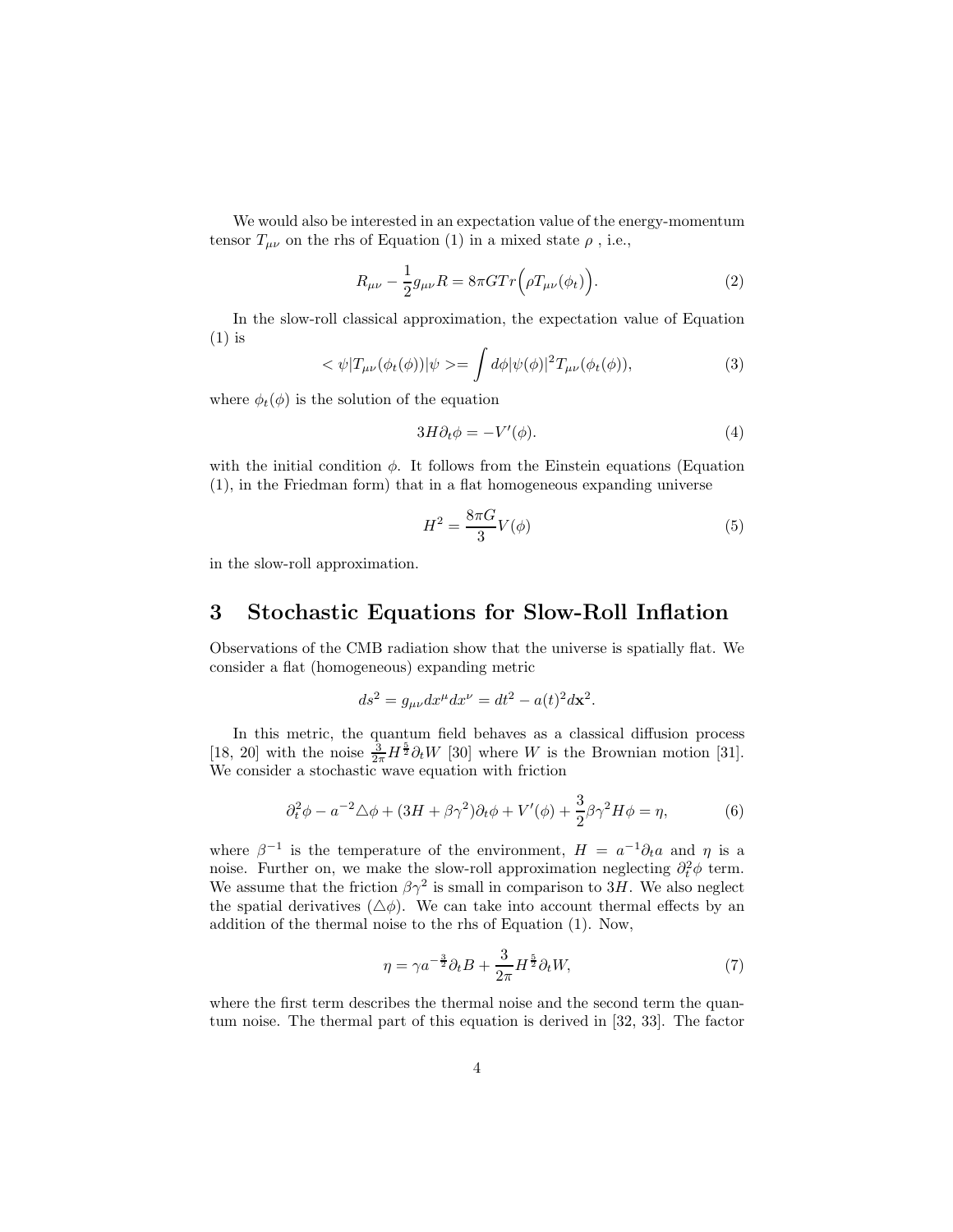$a^{-\frac{3}{2}}$  comes from det  $|g_{\mu\nu}|^{\frac{1}{4}}$  and the factor  $H^{\frac{5}{2}}$  in the Starobinsky noise is chosen to reproduce the correlation functions of the quantum scalar field in an expanding universe [30]. The (white) noise  $\partial_t B$  is the Gaussian random process with the covariance

$$
\langle \partial_t B \partial_s B \rangle = \delta(t - s). \tag{8}
$$

 $\partial_t W$  is an independent Gaussian stochastic process with the same covariance (Equation (8)). Equation (1) with quantum and thermal noise is discussed in [21, 22, 23].

We interpret Equation (6) as a stochastic equation in the Stratonovitch sense  $[31]$  (we apply the stochastic calculus and the ∘-circle notation of  $[31]$ for stochastic multiplication). In the slow-roll approximation and small friction  $(\gamma^2 \simeq 0),$ 

$$
3Hd\phi = -V'dt + \gamma a^{-\frac{3}{2}} \circ dB + \frac{3}{2\pi} H^{\frac{5}{2}} \circ dW.
$$
 (9)

If H is known (from Equation (5)), then in principle we can determine  $a(\phi)$ after solving the stochastic Equations (1) and (6). We can obtain an explicit formula if we neglect the noise and apply the slow roll approximation in Equation (9) (without noise). Then,

$$
\ln(a) = \int H dt = \int d\phi \left(\frac{d\phi}{dt}\right)^{-1} H = -8\pi G \int d\phi V (V')^{-1}.
$$
 (10)

We can generalize the stochastic Equation (9) to multiple scalar fields [25, 34]  $\phi = (\phi^1, ..., \phi^D)$  as in the standard model of weak and strong interactions with the Higgs potential

$$
V = \frac{g}{4}(|\phi|^2 - \frac{\mu^2}{g})^2.
$$

Then, the noise  $\eta = (\eta^1, ..., \eta^D)$  consists of independent random Gaussian variables with the same variance. In Equation (9)  $\phi$  and the noises should be treated as vectors,  $V' \to \nabla V$  and  $(\partial_t \phi)^2 \to |\partial_t \phi|^2$  (the length of the vector  $\partial_t \phi$ ). We can calculate  $a(\phi)$  if  $V = V(|\phi|)$  is rotation invariant with  $|\phi|^2 =$  $(\phi^1)^2 + ... + (\phi^D)^2$ . Then (after an omission of noise in Equation (9)),

$$
\ln(a) = \int H dt = \int d|\phi| \left(\frac{d|\phi|}{dt}\right)^{-1} H = -8\pi G \int d|\phi| V \left(\frac{dV}{d|\phi|}\right)^{-1}.
$$
 (11)

We have the Fokker–Planck equation [35] for the probability distribution of  $\phi$  (with the Stratonovich interpretation of the stochastic equations [31])

$$
\partial_t P = \frac{\gamma^2}{18} \partial_\phi \frac{1}{H a^{\frac{3}{2}}} \partial_\phi \frac{1}{H a^{\frac{3}{2}}} P + \frac{1}{8\pi^2} \partial_\phi H^{\frac{3}{2}} \partial_\phi H^{\frac{3}{2}} P + \partial_\phi (3H)^{-1} V' P. \tag{12}
$$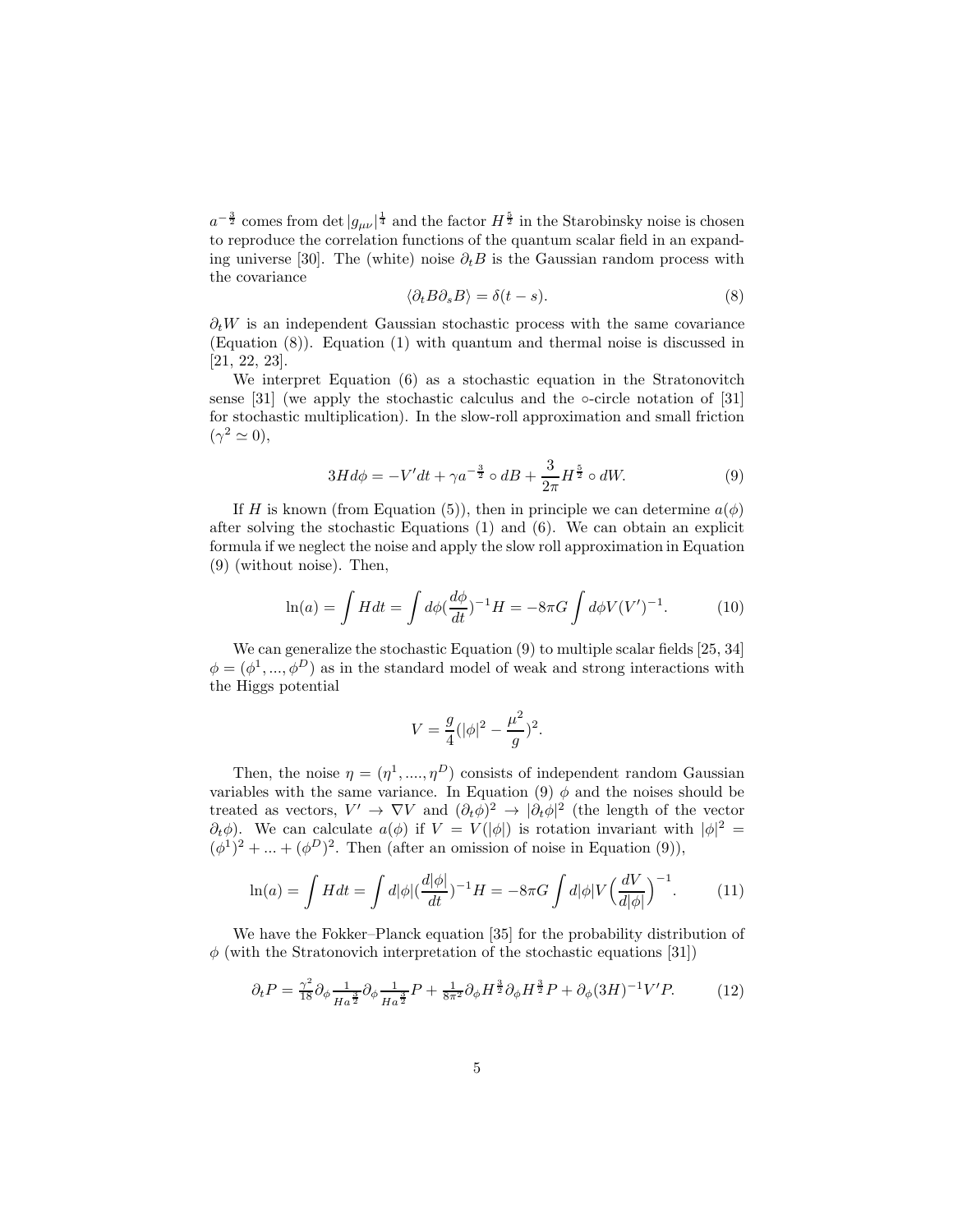In the multifield case ( $\phi \in R^D$ ) with  $\partial_j = \frac{\partial}{\partial \phi^j}$ , Equation (12) reads

$$
\partial_t P = \sum_j \partial_j \left( \frac{\gamma^2}{18} \frac{1}{H a^{\frac{3}{2}}} \partial_j \frac{1}{H a^{\frac{3}{2}}} P + \frac{1}{8\pi^2} H^{\frac{3}{2}} \partial_j H^{\frac{3}{2}} P + (3H)^{-1} \partial_j V \right) P. \tag{13}
$$

We express  $H(\phi)$  as a function of  $\phi$  from Equation (5). The dependence of a on  $\phi$  is more involved. We determine it in the slow-roll approximation in Equation (10). All the formulas in this section can be generalized to a multifield case (Equation (11)) just by a replacement  $\phi \rightarrow |\phi|$ . For the double-well potential (treated as an approximate realization of the models of inflation [36, 37], e.g., as an approximation to the Starobinsky model [38, 39]),

$$
V(\phi) = \frac{g}{4}(\phi^2 - \frac{\mu^2}{g})^2,
$$
\n(14)

$$
a = |\phi|^{\frac{2\pi G\mu^2}{g}} \exp(-\pi G\phi^2). \tag{15}
$$

If  $a \to 0$ , then either  $\phi \to 0$  or  $\phi \to \infty$ . According to Equation (9) (B =  $W = 0$ , the classical slow roll time evolution of  $\phi$  is determined by

$$
-\sqrt{24\pi G} \Big(\frac{g}{4}(\phi^2 - \frac{\mu^2}{g})^2\Big)^{\frac{1}{2}} \frac{d\phi}{dt} = g\phi(\phi^2 - \frac{\mu^2}{g}).\tag{16}
$$

Hence, if  $\mu g^{-\frac{1}{2}} \ge \phi \ge 0$ , then  $\phi$  is increasing. If  $\phi \ge \mu g^{-\frac{1}{2}}$ , then  $\phi$  is decreasing to  $\mu g^{-\frac{1}{2}}$ . It follows that  $\phi(t) \to \mu g^{-\frac{1}{2}}$ . In reality, the ground state is beyond the slow roll regime as the slow-roll parameters

$$
\tilde{\epsilon} = \frac{1}{16\pi G} (\frac{V'}{V})^2 = \frac{1}{16\pi G} \phi^2 (\phi^2 - \frac{\mu^2}{g})^{-2}
$$

and

$$
\tilde{\eta} = \frac{1}{8\pi G} \frac{V''}{V} = \frac{1}{2\pi G} (3\phi^2 - \frac{\mu^2}{g})(\phi^2 - \frac{\mu^2}{g})^{-2}.
$$

tend to infinity close to the ground state. Nevertheless, the stochastic dynamical system in Equation (9) still makes sense close to the minimum of the potential but presumably does not approximate the second-order wave equation (6). As shown in Section 5 for double-well potentials (for a general discussion, see [22]), the stochastic equation with the Starobinsky noise leads to a non-integrable stationary probability distribution (if treated as a system on the whole real line), whereas the system with the thermal noise has a normalizable stationary distribution. The fact that the solution of the equation for the stationary probability distribution is not normalizable could be ignored. It appears in a range of  $\phi$ where the restrictions on the parameters  $\tilde{\epsilon}$  and  $\tilde{\eta}$  are violated. For deterministic systems, we can restrict the initial values of the field and the time evolution in order to satisfy the requirement of small  $\tilde{\epsilon}$  and  $\tilde{\eta}$ . It is more difficult to do it in a random system because the noise can move the system to the forbidden region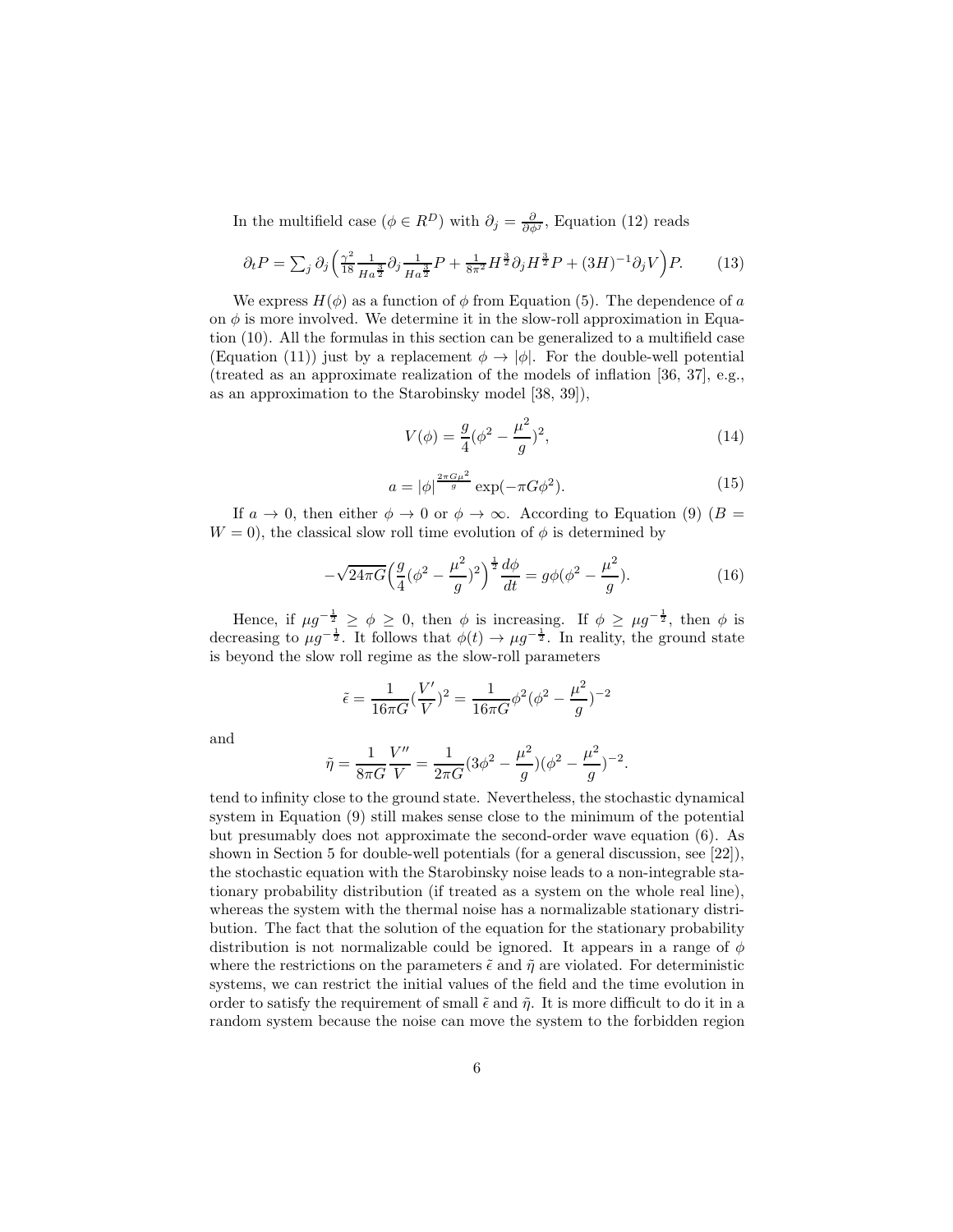of the field configurations. We can define the stochastic system in a required domain of field configurations by an imposition of boundary conditions (as discussed in [34, 40] for the Starobinsky stochastic equation with  $\gamma = 0$ ). However, in such a case, the stochastic process and its probability distribution depend on the boundary conditions. Nevertheless, some correlation functions may have a negligible dependence on boundary conditions, as discussed in [34, 40] (for more on boundaries in diffusions, see [31]). As a result of fluctuations, the stochastic process does not feel the singularity  $g\phi^2 = \mu^2$ . The requirement of small values of  $\tilde{\epsilon}$  and  $\tilde{\eta}$  can be treated as the requirements of a strong friction which is violated when  $H \simeq |\phi^2 - \frac{\mu^2}{g}|$  $\frac{a}{g}$  in Equation (6). The quantum noise in Equation (7) (which is multiplied by H) is also vanishing at  $H(\phi) = 0$ . It is known in the theory of Brownian motion [41] that under the assumption of a strong friction the random second-order differential Equation (6) can be replaced by the firstorder Equation (9). It may remain true with the thermal noise in Equation (7) which is not vanishing. In any case, the presence of the thermal noise allows an asymptotic regular behavior of the solutions of  $\phi_t$ , as is exhibited by the existence of the stationary probability (proved in Section 6). Hence, we expect that the stochastic slow-roll process in Equation (9) may well approximate the second-order one despite the increase of the small-roll parameters  $\tilde{\epsilon}$  and  $\tilde{\eta}$  at  $g\phi^2 = \mu^2$ .

Equation (16) is non-analytic at  $g\phi^2 = \mu^2$ . As an example of a potential which does not lead to a singular slow-roll equation, we consider

$$
V(\phi) = \frac{g_4}{4} (\phi^2 - \frac{\mu^2}{g})^4,
$$
\n(17)

where  $g_4$  is a dimensional constant. Then,

$$
a(\phi) = |\phi|^{\frac{\pi G \mu^2}{g}} \exp(-\frac{1}{2}\pi G \phi^2). \tag{18}
$$

### 4 Expectation Value of the Energy-Momentum in the Semi-Classical Approximation

In Equation (1), it is understood that the evolution equation for the quantum field  $\phi_t$  has been solved. Such an equation can be formulated by imposing the canonical commutation relations at the initial time. In static coordinates, it may be possible to define a Hamiltonian which generates the time evolution (and allows defining a thermal state). If there is a Hamiltonian  $\mathcal{H}$  generating a unitary time evolution  $\exp(-i\mathcal{H}t)$  (at least at small time), then, decomposing the expectation value in Equation (1) in a complete set of eigenfunctions  $|E\rangle$ of  $H$ , we get

$$
\langle \psi | V(\phi_t(\phi)) | \psi \rangle = \langle \psi_t | V(\phi) | \psi_t \rangle
$$
  
=  $\int_0^\infty dE \int_0^\infty dE' \langle \psi | E \rangle \langle E | V(\phi) | E' \rangle \langle E' | \psi \rangle \langle \exp(-i(E' - E)t) \rangle$  (19)  
=  $\int_{-\infty}^\infty d\epsilon \gamma(\epsilon) \exp(-i\epsilon t),$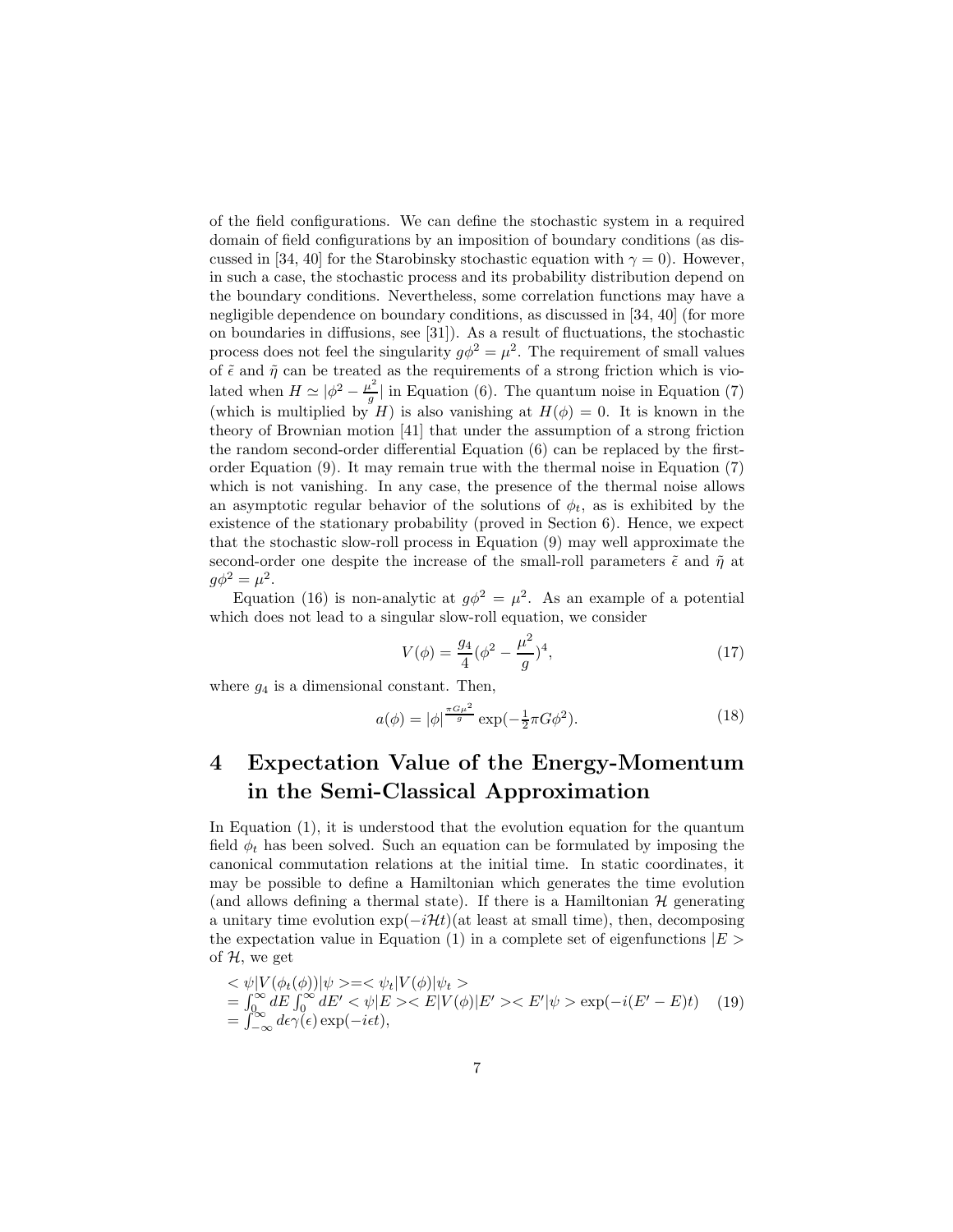where we introduce

$$
\epsilon = E' - E
$$

and

$$
\gamma(\epsilon) = \int_0^\infty dE < E + \epsilon |\psi\rangle < \psi |E\rangle < E|V(\phi)|E + \epsilon\rangle. \tag{20}
$$

Here,  $|E\rangle$  is the eigenstate of the Hamiltonian with an eigenvalue  $E \geq 0$ . The behavior of the Fourier transform depends on  $\gamma(\epsilon)$ . Note, however, that  $\epsilon$ is unbounded from below and the Paley–Wiener theorem is not applicable. We could also write Equation (19) in the form

$$
\langle \psi | V(\phi_t(\phi)) | \psi \rangle = \sum_{n,m} \langle \psi_t | \chi_n \rangle \langle \chi_m | \psi_t \rangle \langle \chi_n | V(\phi) | \chi_m \rangle, \tag{21}
$$

where  $\chi_n$  is a basis of eigenstates. Then, the Paley–Wiener theorem can be applied estimating each term (as in [42, 43]) in the series in Equation (21) but the behavior of the infinite sum remains unclear. The integrals in Equation (20) are calculable in quantum mechanics if we solve the eigenvalue problem in a given potential V . However, it is rather difficult to determine the time behavior of the Fourier integrals in general. Equation (19) may be problematic in the case of a time dependent metric. Nevertheless, we can see that the exponential decay in Equation (19) (which we prove below) is not forbidden by the Paley–Wiener theorem even in an ideal case of the Minkowski metric.

We calculate the expectation value of the energy-momentum in some approximations. We hope that it correctly describes the relevant regime of the vacuum decay. We consider the potential in Equation (14). Then, Equation (16) can be expressed as

$$
-\sqrt{6\pi Gg}\frac{d\phi}{dt} = g\phi\epsilon(g\phi^2 - \mu^2),\tag{22}
$$

where  $\epsilon$  is an antisymmetric function with  $\epsilon(y) = 1$  for  $y > 0$  and  $\epsilon(0) = 0$ . Equation (22) is discontinuous at the minimum of the potential.Let

$$
Y(\phi) = \phi^2 - \frac{\mu^2}{g} \tag{23}
$$

and

$$
\alpha = \sqrt{\frac{g}{6\pi G}}.
$$

Then, Equation (22) reads

$$
\partial_t Y = -2\alpha Y \epsilon(Y) - \frac{2\alpha \mu^2}{g} \epsilon(Y)
$$

with the solution  $\phi_t(\phi)$  for  $g\phi^2 > \mu^2$ 

$$
\phi_t(\phi)^2 = \exp(-2\alpha t)\phi^2 \tag{24}
$$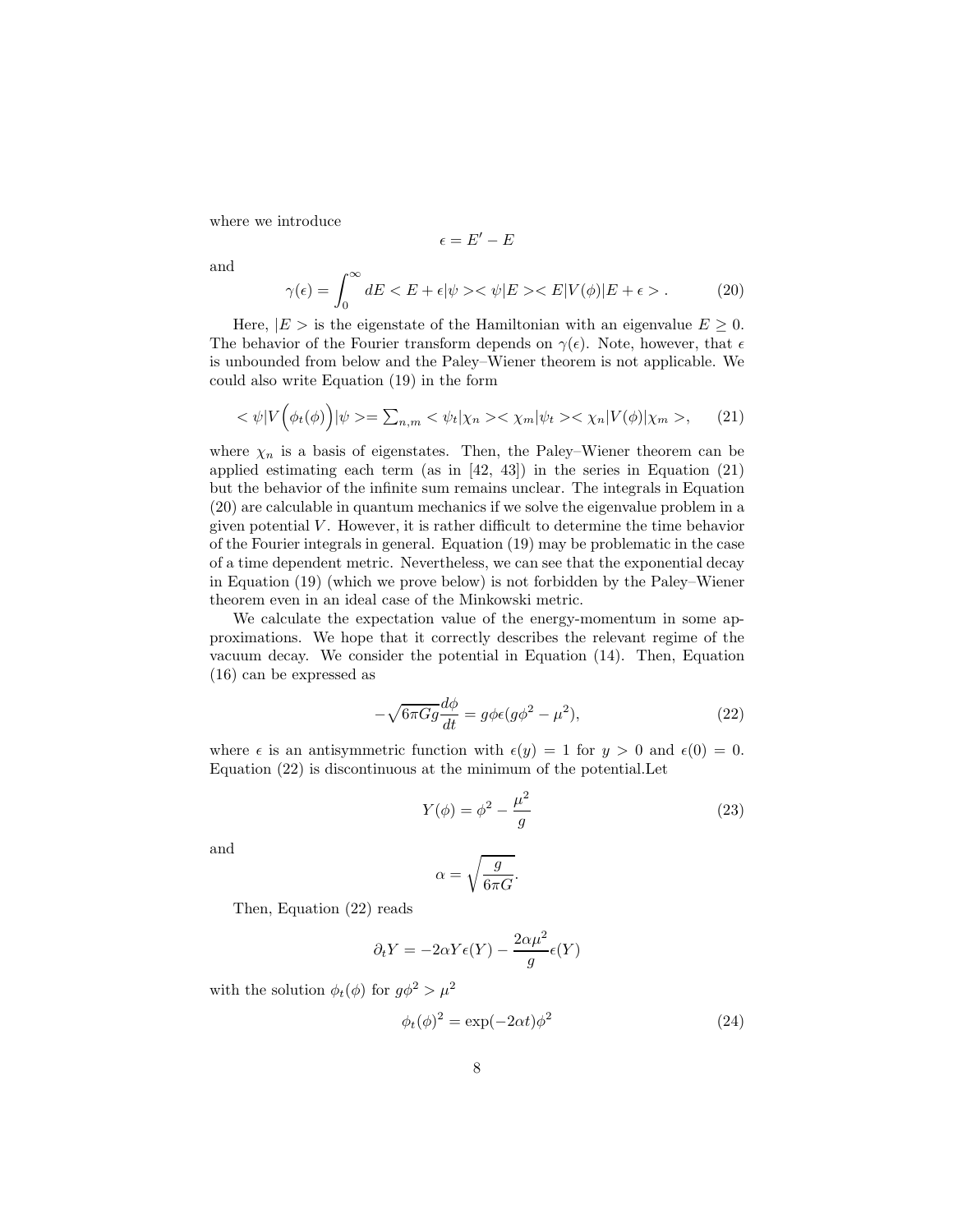as long as  $\exp(-2\alpha t)\phi^2 \geq \frac{\mu^2}{g}$  $\frac{u^2}{g}$  and the solution  $\phi_t(\phi)$  for  $g\phi^2 < \mu^2$ 

$$
\phi_t(\phi)^2 = \exp(2\alpha t)\phi^2 \tag{25}
$$

as long as  $\exp(2\alpha t)\phi^2 \leq \frac{\mu^2}{g}$  $\frac{d}{g}$ . Let us note that a solution exists only for a limited time interval [0, t] (depending on  $\phi$ )

$$
\exp(2\alpha t) \leq \frac{\mu^2}{g\phi^2}
$$

if  $q\phi^2 < \mu^2$  and

$$
\exp(-2\alpha t) \ge \frac{\mu^2}{g\phi^2}
$$

if  $g\phi^2 > \mu^2$ .

The solutions in Equations (24) and (25) exist until the time when  $\phi_t$  achieves the minimum. However, when  $g\phi^2$  is close to  $\mu^2$ , the slow roll conditions of small  $\tilde{\epsilon}$  and small  $\tilde{\eta}$  are violated. Hence, close to the minimum of the potential, the solution  $\phi_t(\phi)$  does not approximate the solutions of the wave in Equation (6). In fact, the solutions  $\phi_t(\phi)$  of Equation (6) oscillate in the vicinity of the minimum of the potential, whereas Equations (24) and (25) decay to the minimum. We can check whether the second time derivative in Equation  $(6)$  is negligible, i.e., if  $|\partial_t^2 \phi|$  << 3H $|\partial_t \phi|$ . From Equations (24) and (25), we obtain that this is the case if  $\alpha \ll 3H$ , i.e., the decay of  $\phi_t$  should be slow in comparison to the Hubble expansion. From Equation (5), we obtain

$$
|\phi^2 - \frac{\mu^2}{g}| >> \frac{1}{6\pi G} = \frac{4}{3}m_{PL}^2.
$$
 (26)

Comparing with the definitions of  $\tilde{\epsilon}$  and  $\tilde{\eta}$ , we can see that  $\tilde{\epsilon}$  and  $\tilde{\eta}$  will be small if  $\phi^2 \ll m_{PL}^2$  and if the condition in Equation (26) is satisfied or if  $\frac{\mu^2}{g} >> m_{PL}^2$ .

We calculate a decay of the expectation value of the energy-momentum in a state  $\psi$  which is not a ground state. Let us consider a wave function concentrated at  $\phi = 0$ 

$$
\psi = \left(\frac{\sigma}{2\pi}\right)^{\frac{1}{4}} \exp\left(-\frac{\sigma\phi^2}{4}\right) \tag{27}
$$

with a certain  $\sigma > 0$ . The expectation value in Equation (19) is

$$
\langle \psi | V \Big( \phi_t(\phi) \Big) | \psi \rangle = \left( \frac{2\pi}{\sigma} \right)^{\frac{1}{2}} \frac{q}{4} \Big( \int_{\sqrt{\frac{1}{g}} \exp(\alpha t) \mu}^{\infty} d\phi \exp(-\frac{\sigma \phi^2}{2}) (\exp(-2\alpha t) \phi^2 - \frac{\mu^2}{g})^2 + \int_0^{\sqrt{\frac{1}{g}} \exp(-\alpha t) \mu} d\phi \exp(-\frac{\sigma \phi^2}{2}) (\exp(2\alpha t) \phi^2 - \frac{\mu^2}{g})^2 \Big), \tag{28}
$$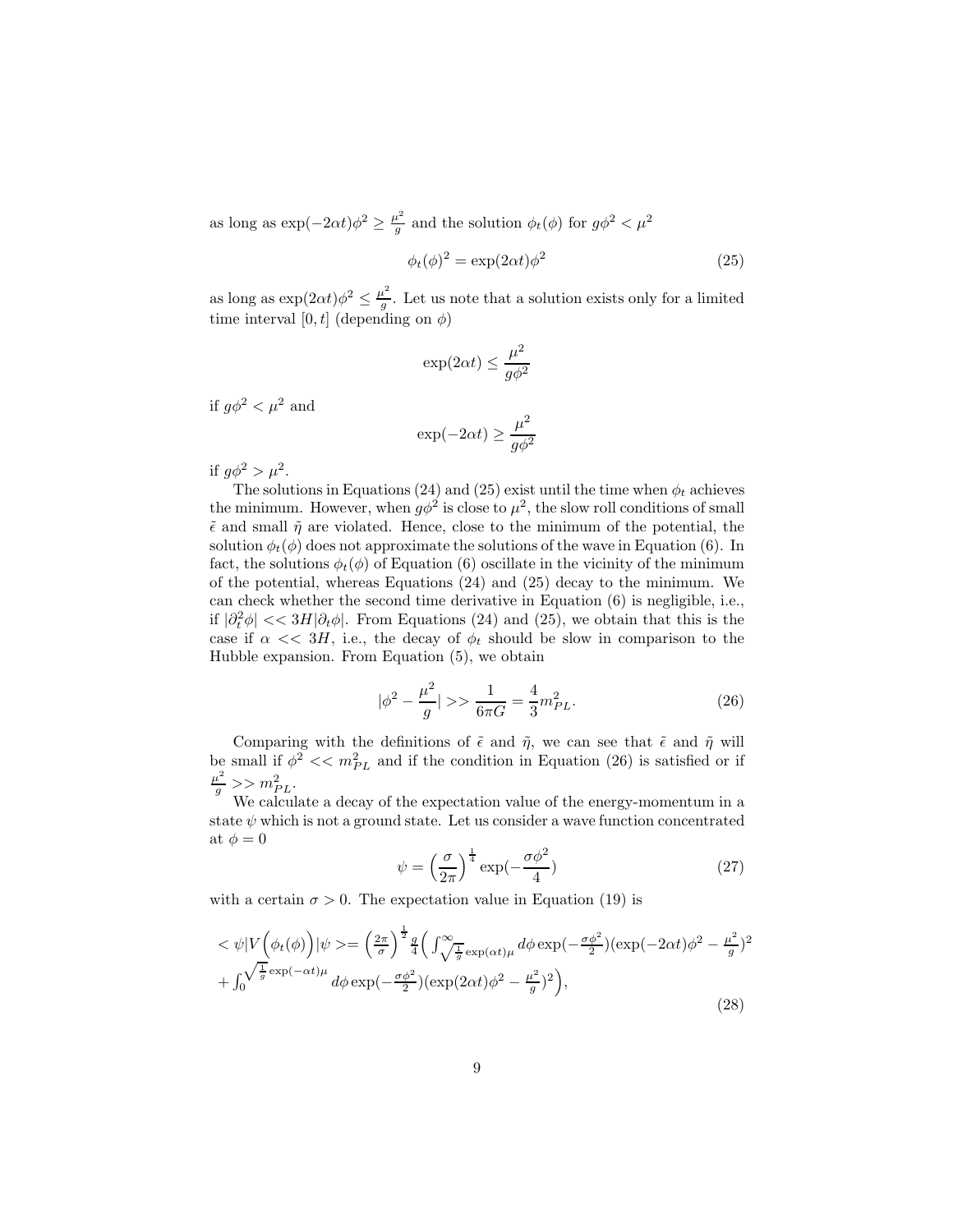where as  $\phi_t(\phi)$  we insert the solutions in Equations (24) and (25). We can express the first integral in Equation (28) by the probability function  $\Phi$  [44]

$$
\int_{v}^{\infty} du \exp(-\frac{u^2}{4\beta}) = \sqrt{\pi \beta} \Big( 1 - \Phi(\frac{v}{2\sqrt{\beta}}) \Big). \tag{29}
$$

It decays more quickly than exponentially. The second integral can be estimated by an elementary change of variables. We obtain

$$
\langle \psi | V(\phi_t(\phi)) | \psi \rangle = \langle \psi | V(\phi) | \psi \rangle = \exp(-\alpha t)(1 + K(t)) \tag{30}
$$

(with a bounded function  $K(t)$ ,  $K(0) = 0$ ) showing the exponential decay of the cosmological term.

Next, let us consider a wave function  $\chi$  concentrated around the ground state at  $|\phi| = \frac{\mu}{\sqrt{g}}$  such that

$$
\chi = const \tag{31}
$$

in the interval

$$
\frac{\mu}{\sqrt{g}} - r \le |\phi| \le \frac{\mu}{\sqrt{g}} + r \tag{32}
$$

with a certain  $r \simeq m_{PL}$  (according to Equation (26)) and  $\chi = 0$  outside this interval. Then, for sufficiently small  $r$  (depending on  $t$ ), the only solution of the classical equation is the constant solution with the initial condition  $|\phi| = \frac{\mu}{\sqrt{g}}$ . The contribution of this solution to the expectation value is

$$
\langle \chi_t | V(\phi) | \chi_t \rangle = 0. \tag{33}
$$

We can conclude that the expectation value of the energy in a state concentrated at the false vacuum of  $\phi$  is decaying in time, whereas the expectation value concentrated at the ground state value of  $\phi^2$  (at  $\frac{\mu^2}{g}$  $\frac{a}{g}$ ) is zero.

It is not straightforward to compare the result in Equation (30) with other studies of the quantum scalar field in expanding universes. This has been usually done in de Sitter space with  $H = const$ , whereas, in our Einstein–Klein–Gordon system, H is determined by the field  $\phi_t$  in Equation (5). Note that if (according to Equation (24))  $\phi_t^2 = \exp(-2\alpha t) \phi^2$  for  $g\phi^2 > \mu^2$ , then H is decreasing exponentially to zero. The same is true for  $g\phi^2 < \mu^2$  when  $\phi_t^2 = \exp(2\alpha t)\phi^2$  (according to Equation (25)). We can compare our results with the ones concerning quantum field theory with  $H = const.$  Thus, the decay rate  $\alpha$  of Equations (24) and (30) coincides with the one of Starobinsky and Yokoyama ([30], Equation (60)) if in Equation (5) for H we insert  $\phi = 0$  (the local maximum) of the potential.

Equation (16) being piece-wise linear may look rather special. For the potential in Equation (17), we obtain the slow-roll equation

$$
\frac{d\phi}{dt} = -2\alpha_4\phi(\phi^2 - \frac{\mu^2}{g}),\tag{34}
$$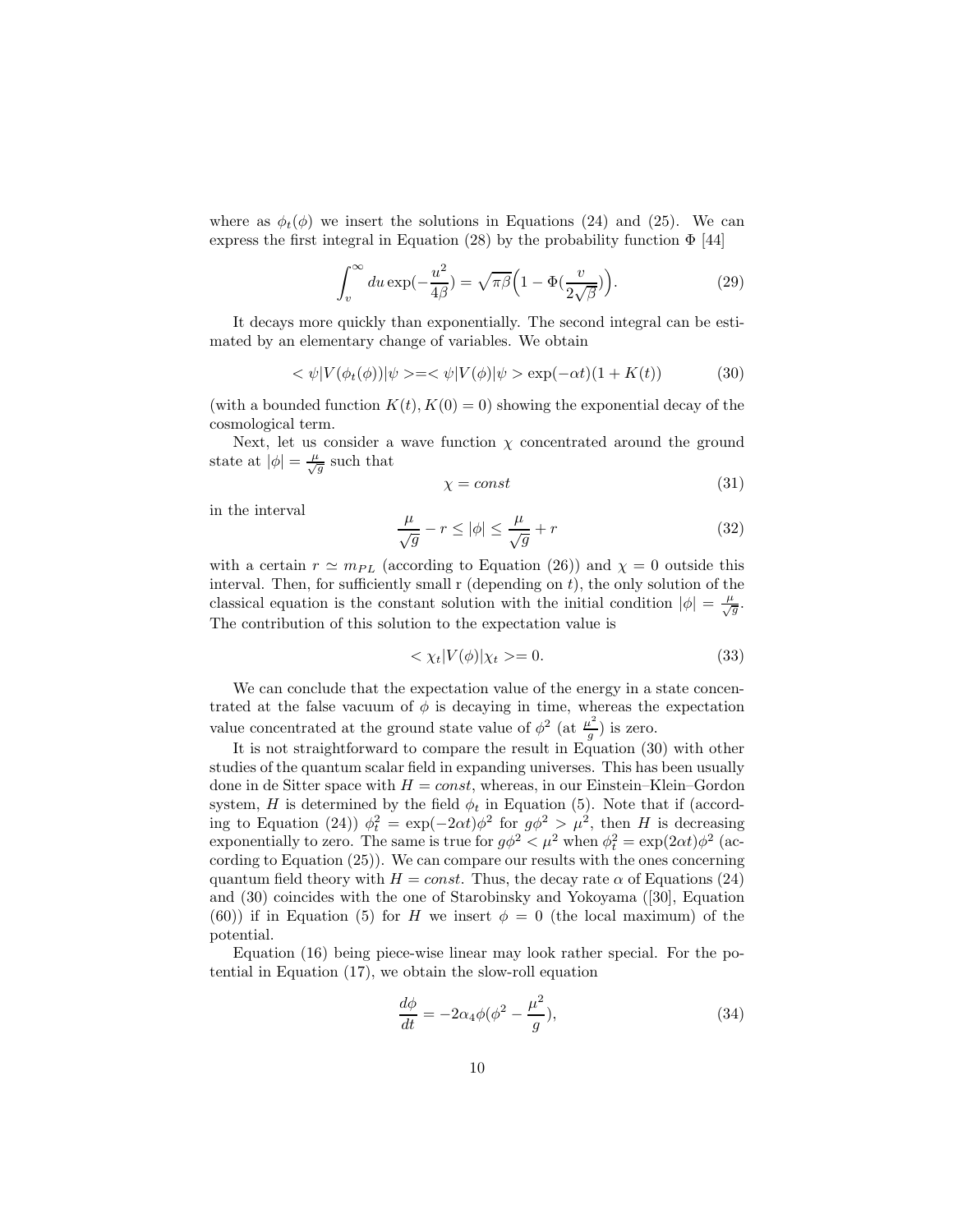$$
\alpha_4 = \sqrt{\frac{g_4}{6\pi G}}.
$$

Its solution with the initial condition  $\phi$  is

$$
\phi_t(\phi)^2 = \frac{\mu^2}{g} \phi^2 \Big( \phi^2 (1 - \exp(-\frac{4\alpha_4 \mu^2 t}{g})) + \frac{\mu^2}{g} \exp(-\frac{4\alpha_4 \mu^2 t}{g}) \Big)^{-1}.
$$
 (35)

When we insert Equation (35) into the expectation value in Equation (19) with the Gaussian wave function in Equation (27) concentrated at  $\phi = 0$ , there will be an unphysical contribution from an unstable fixed point  $\phi_t$  with the initial condition  $\phi \simeq 0$ . To eliminate this contribution, we assume that  $\psi(\phi) = 0$  for  $|\phi| \leq r$ ; then, we obtain an estimate

$$
\langle \psi | V(\phi_t) | \psi \rangle \le K(r) \exp(-\frac{16\alpha_4 \mu^2 t}{g}). \tag{36}
$$

If  $\psi$  is sharply concentrated at  $g\phi^2 = \mu^2$  with the variance  $\frac{1}{\sigma} \to 0$ , then

 $<\psi_t|V(\phi)|\psi_t>\simeq \frac{1}{\sigma^4}\to 0$ . In the next sections, we calculate the expectation values resulting from quantum and thermal fluctuations at large time.

## 5 Expectation Value of the Energy-Momentum with the Stochastic Slow Roll Approximation

We neglect the second-order time derivatives but we take into account the quantum and thermal noise. Now, Equation (9) for "quantum"  $\phi$  in a thermal state reads

$$
\sqrt{6\pi gG}\frac{d\phi}{dt} = -g\phi\epsilon(g\phi^2 - \mu^2) + \gamma a^{-\frac{3}{2}}|\phi^2 - \frac{\mu^2}{g}|^{-1}\frac{dB}{dt} + \frac{3}{2\pi}|\phi^2 - \frac{\mu^2}{g}|^{\frac{3}{2}}(\frac{8\pi Gg}{3})^{\frac{5}{4}}\frac{dW}{dt}.
$$
\n(37)

The approximations of this equation depend on whether  $\phi$  is close to the minimum of V or not. For a small  $\phi$  ( $\phi^2 \ll \frac{\mu^2}{g}$  $(\frac{\iota}{g})$ , we have

$$
d\phi = \alpha\phi dt + \frac{\alpha\gamma}{\mu^2} a^{-\frac{3}{2}} \circ dB + \frac{3\alpha\mu^3}{2\pi} \left(\frac{8\pi G}{3g}\right)^{\frac{5}{4}} \circ dW.
$$
 (38)

From Equation (15),  $a^{-\frac{3}{2}} \simeq \phi^{-\frac{3\pi G\mu^2}{g}}$ . Hence, this term is large for a small  $\phi$ , whereas the last term in Equation (38) is negligible in comparison to the thermal one. Let us consider  $Q = \phi^m$ . Then,

$$
dQ = m\phi^{m-1} \circ d\phi = \alpha mQdt + \frac{\alpha\gamma}{\mu^2} mQ^{\frac{m-1-\frac{3\pi G\mu^2}{g}}{m}} \circ dB.
$$
 (39)

where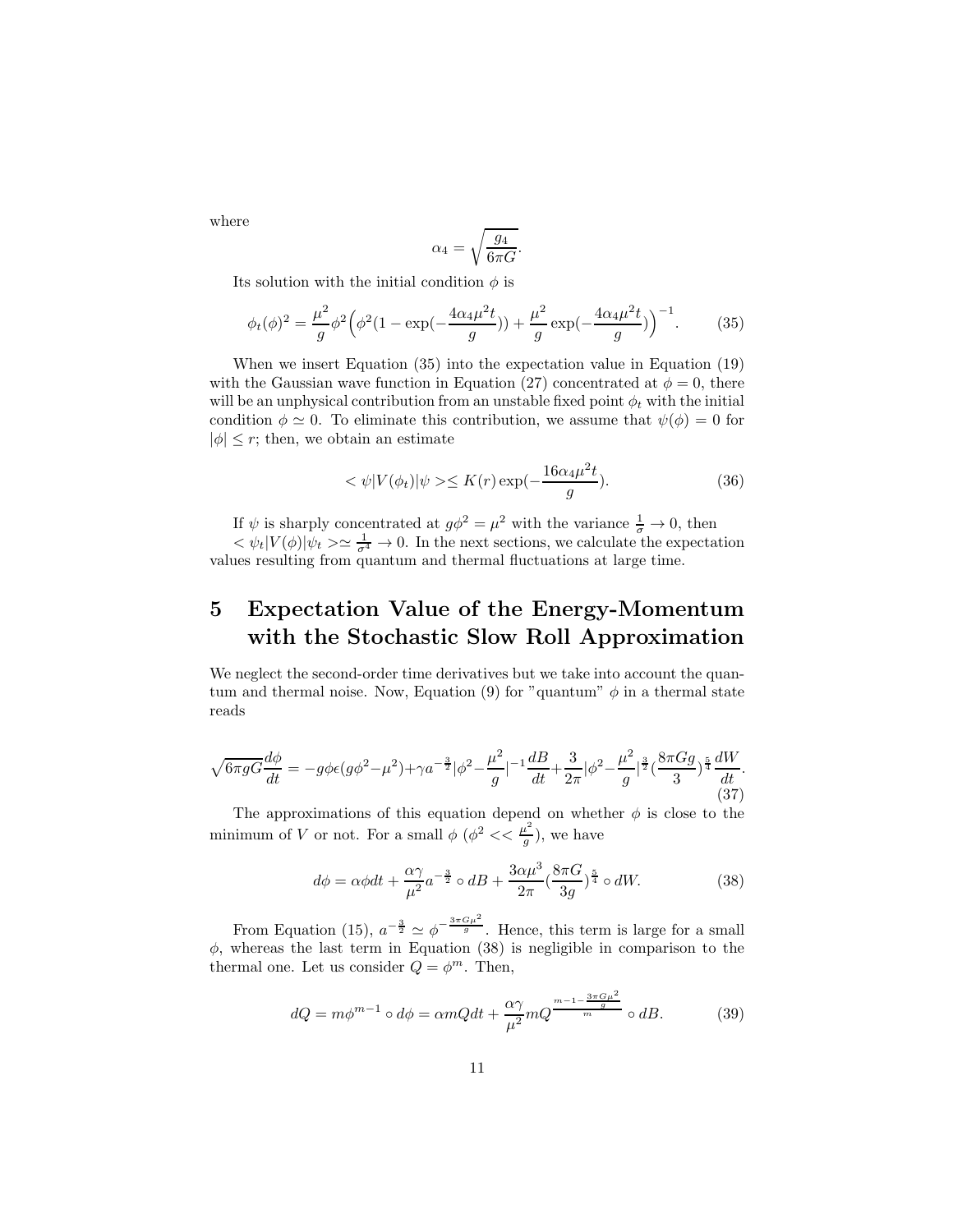If we choose

$$
m = 1 + \frac{3\pi G\mu^2}{g},\tag{40}
$$

then Q is the Ornstein–Uhlenbeck process [31]

$$
Q_t = \exp(m\alpha t)\phi^m + \frac{\alpha \gamma}{\mu^2}m \int_0^t \exp(m\alpha (t-s))dB_s.
$$
 (41)

Equation (38) allows calculating  $|\phi| = |Q|^{\frac{1}{m}}$ . From the correlation functions of the Ornstein–Uhlenbeck process, we can conclude that the classical behavior  $\phi \simeq \exp(\alpha t)$  is strengthened by the noise. This can already be seen when calculating the covariance of  $Q_t$ 

$$
\langle Q_t^2 \rangle = \exp(2m\alpha t)\phi^{2m} + \frac{m\gamma^2}{2\mu^4 \alpha} (\exp(2m\alpha t) - 1). \tag{42}
$$

We can also calculate the expectation value in a thermal state  $\rho$  using the formula

$$
Tr(\rho V(\phi_t(\phi))) = \int d\phi d\phi' P_0(\phi) P_t(\phi, \phi') V(\phi'), \qquad (43)
$$

where  $P_t$  is the transition function for the stochastic process  $\phi_t$  (Equation (38)) (see [33] for Equation (43)).  $P_0$  is the distribution of the initial value. For a thermal state  $\rho$  and the Ornstein–Uhlenbeck  $Q$ , we would have

$$
P_0(Q) = \exp(-\frac{m\alpha}{\hbar}Q\tanh(\frac{\hbar\beta m}{2}\alpha)Q),
$$

where  $\beta$  is the inverse temperature. We would have to express  $\phi_t$  by  $Q_t$  in Equation (43) in order to obtain the transition function for  $\phi_t$  in terms of the known transition function for the Ornstein–Uhlenbeck process  $Q_t$ . With the result in Equation (42), the calculations of Equation (43) confirm the growth of  $|\phi|$  from its small initial value.

If  $g\phi^2 >> \mu^2$ , then there is a damping negative power of  $\phi$  in  $a^{-\frac{3}{2}}$  in the thermal term (which is dominating at large  $\frac{\mu^2}{q}$  $\frac{u}{g}$  before the exponential in Equation (15) becomes significant). When we neglect the thermal term in Equation (37), the stochastic equation reads

$$
d\phi = -\alpha\phi dt + \lambda\phi^3 \circ dW,\tag{44}
$$

where

$$
\lambda=\frac{3\alpha}{2\pi g}(\frac{8\pi Gg}{3})^{\frac{5}{4}}.
$$

Let

$$
\Omega = \phi^{-2}.
$$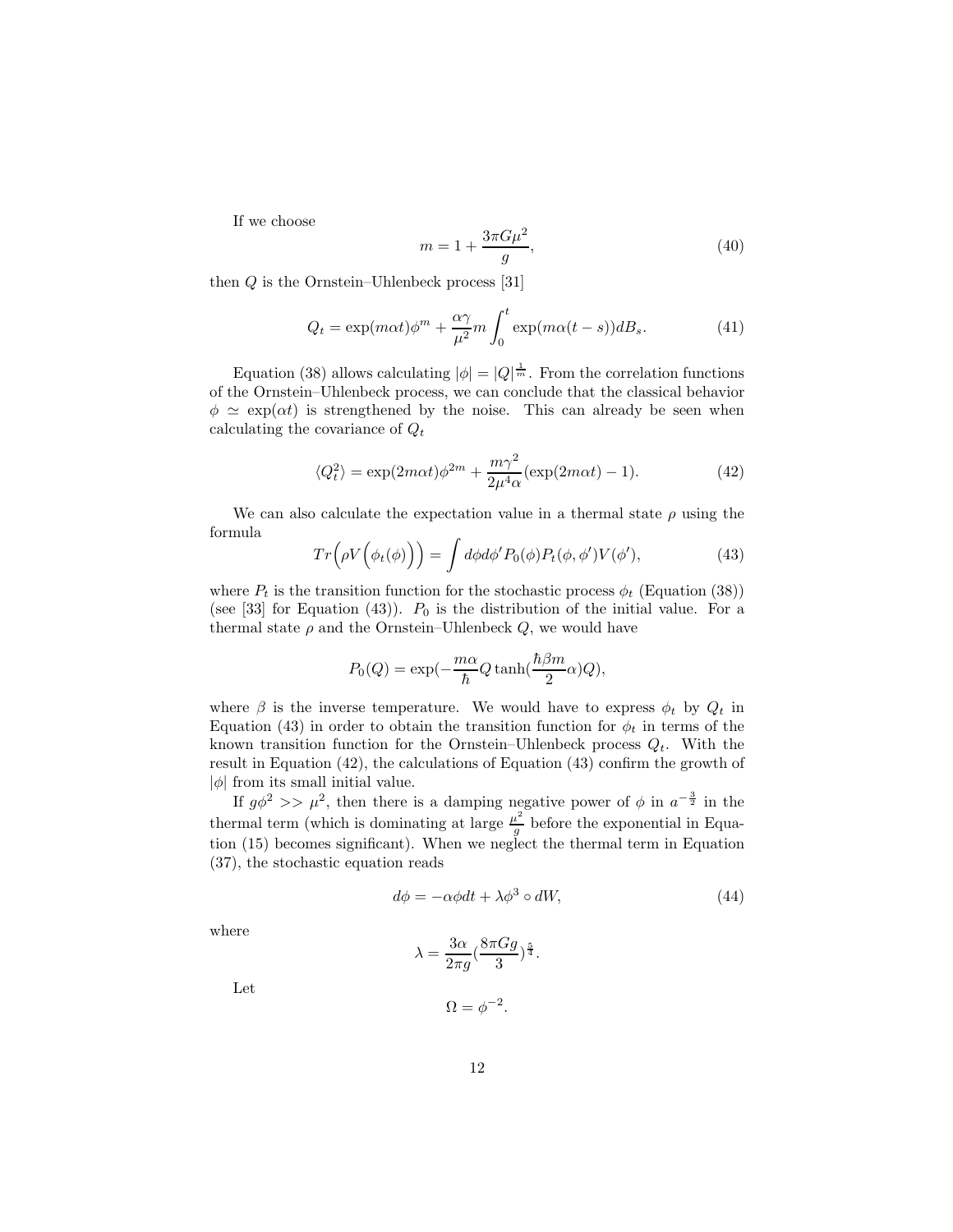Then,

$$
d\Omega = 2\alpha \Omega dt - 2\lambda dW. \tag{45}
$$

Hence,

$$
\Omega_t = \phi^{-2} \exp(2\alpha t) - 2\lambda \int_0^t \exp(2\alpha (t-s))dW_s.
$$
 (46)

The expectation value of the potential could again be determined by the rhs of Equation (43) by expressing  $\phi_t$  by  $\Omega_t$  and calculating the expectation values of  $\Omega_t$  by means of the known transition function for the Ornstein–Uhlenbeck process (as a result,  $\phi_t \simeq \exp(-\alpha t)$ ). In the limit  $\lambda \to 0$ , the transition function  $P_t$  tends to the  $\delta$  function. Then, with  $P_0 = |\psi|^2$ , we return to Equation (30) for the expectation value of the previous section. In another way, we can see that the quantum noise supports the classical behavior derived in Section 5 as from Equation (46) it follows (we can derive such expectation values for any power of  $\Omega_t$ )

$$
\langle \Omega_t^2 \rangle = \phi^{-4} \exp(4\alpha t) + \frac{\lambda^2}{\alpha} (\exp(4\alpha t) - 1). \tag{47}
$$

According to Equation  $(47)$ ,  $\phi_t^{-2}$  is growing in time; hence,  $\langle V \rangle$  is decreasing in time. As shown in the next section, it is decreasing to the expectation value in a stationary state. Equations  $(42)$  and  $(47)$  show that the corrections resulting from thermal as well as quantum fluctuations lead to the same decay law exp( $-2\alpha t$ ) (appearing also in [30], Section IVC). Only the amplitude of  $\phi$ fluctuation is adding to the classical  $\phi^2$ .

The stochastic equation for the potential in Equation (17) takes the form

$$
d\phi = -2\alpha_4 \phi (\phi^2 - \frac{\mu^2}{g}) + \frac{\alpha_4 \gamma}{g} a^{-\frac{3}{2}} (\phi^2 - \frac{\mu^2}{g})^{-2} \circ dB + \frac{3\alpha_4}{2\pi g} \left(\frac{2\pi g G}{3}\right)^{\frac{5}{4}} |\phi^2 - \frac{\mu^2}{g}|^3 \circ dW.
$$
 (48)

For small  $\phi$ , the thermal noise proportional to  $a^{-\frac{3}{2}}$  dominates over the quantum noise. We can write an approximation of Equation (48) using Equation (18) for  $a^{-\frac{3}{2}}$  (neglecting the exponential for a small  $\phi$ ) as

$$
d\phi = \frac{2\alpha_4\mu^2}{g}\phi dt + \frac{\alpha_4\gamma g}{\mu^4}|\phi|^{-\frac{3\pi G\mu^2}{2g}} \circ dB.
$$
 (49)

Let

$$
q = |\phi|^r \tag{50}
$$

with

$$
r = 1 + \frac{3\pi G\mu^2}{2g} \tag{51}
$$

Then,

$$
dq = \frac{2\alpha_4 r \mu^2}{g} q dt + \frac{r \alpha_4 \gamma g}{\mu^4} dB.
$$
\n(52)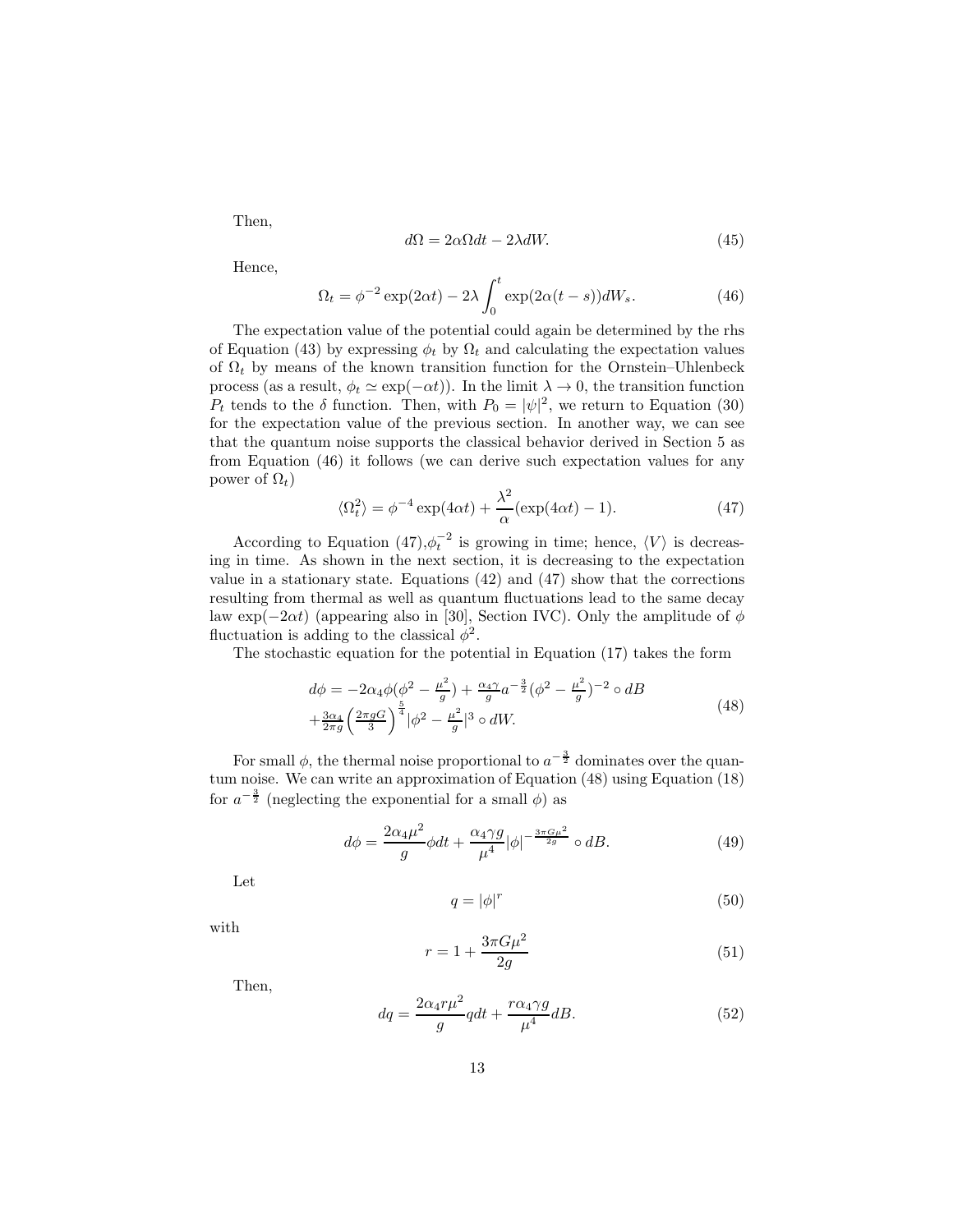The solution of Equation (52) is the Ornstein–Uhlenbeck process. We can calculate all correlation functions as in Equation (42) and conclude that, for a small  $\phi$ , we have  $\phi_t(\phi)^2 \simeq \exp(\frac{4\alpha_4\mu^2}{g})$  $\frac{4\mu}{g}t$ ). This conclusion is in agreement with the classical solution in Equation (35) when we expand it in  $\phi^2$ .

### 6 Fokker–Planck Equation and Its Stationary Probability Distribution

Environmental noise is present in all physical systems. Its crucial role in equilibration of dynamical systems is well-known [45]. Its action can be seen as a stabilization. Some correlation functions have a singular or chaotic behavior at  $t \to \infty$  without noise and a smooth behavior with noise. We could approach the calculation of the expectation value of the energy-momentum by means of the Fokker–Planck equation for the transition probability (12). When the initial state is far from the ground state, we have the exponential decay of expectation values in the semi-classical approximation in Section 4. As a result of thermal and quantum fluctuations, there will be a non-zero correction to this result. It is rather difficult to obtain an exact solution of the Fokker–Planck equation (Equation (12)) or even to estimate a qualitative behavior of its solutions. However, the large time limit can be obtained from the equation for the stationary distribution.

The stationary probability  $P_{\infty}(\phi)$  is the limit of  $P_t$  for  $t \to \infty$  [35] (it does not depend on the initial condition). It can be obtained from the requirement  $\partial_t P =$ 0, which gives (with the Stratonovitch interpretation and after an integration over  $\phi$ )

$$
\frac{\gamma^2}{18} \frac{1}{Ha^{\frac{3}{2}}} \partial_{\phi} \frac{1}{Ha^{\frac{3}{2}}} P + \frac{1}{8\pi^2} H^{\frac{3}{2}} \partial_{\phi} H^{\frac{3}{2}} P + (3H)^{-1} V' P = 0.
$$
 (53)

In the multidimensional case in Equation (13), the requirement  $\partial_t P = 0$  is satisfied (for functions P and V depending only on  $|\phi|$ ) if

$$
\frac{\gamma^2}{18} \frac{1}{H a^{\frac{3}{2}}} \partial_{|\phi|} \frac{1}{H a^{\frac{3}{2}}} P + \frac{1}{8\pi^2} H^{\frac{3}{2}} \partial_{|\phi|} H^{\frac{3}{2}} P + (3H)^{-1} P \partial_{|\phi|} V = 0.
$$
 (54)

Let us consider the simplest case first. The stationary solution of Equation (53) without the Starobinsky (quantum) noise is

$$
P_{\infty} \equiv \sqrt{V} a^{\frac{3}{2}} \exp(-\gamma^{-2} F(\phi)) = \sqrt{V} \exp\left(-12\pi G \int^{\phi} d\phi'(V')^{-1} V\right) \times \exp\left(-\frac{6}{\gamma^2} \sqrt{\frac{8\pi G}{3}} \int d\phi V' \sqrt{V} \exp(-24\pi G \int^{\phi} d\phi'(V')^{-1} V\right).
$$
 (55)

For the potential in Equation (14)

$$
P_{\infty} = |\phi^2 - \frac{\mu^2}{g}||\phi|^{\frac{3\pi G\mu^2}{g}} \exp(-\frac{3}{2}\pi G\phi^2) \exp(\frac{-F(\phi)}{\gamma^2}),
$$
 (56)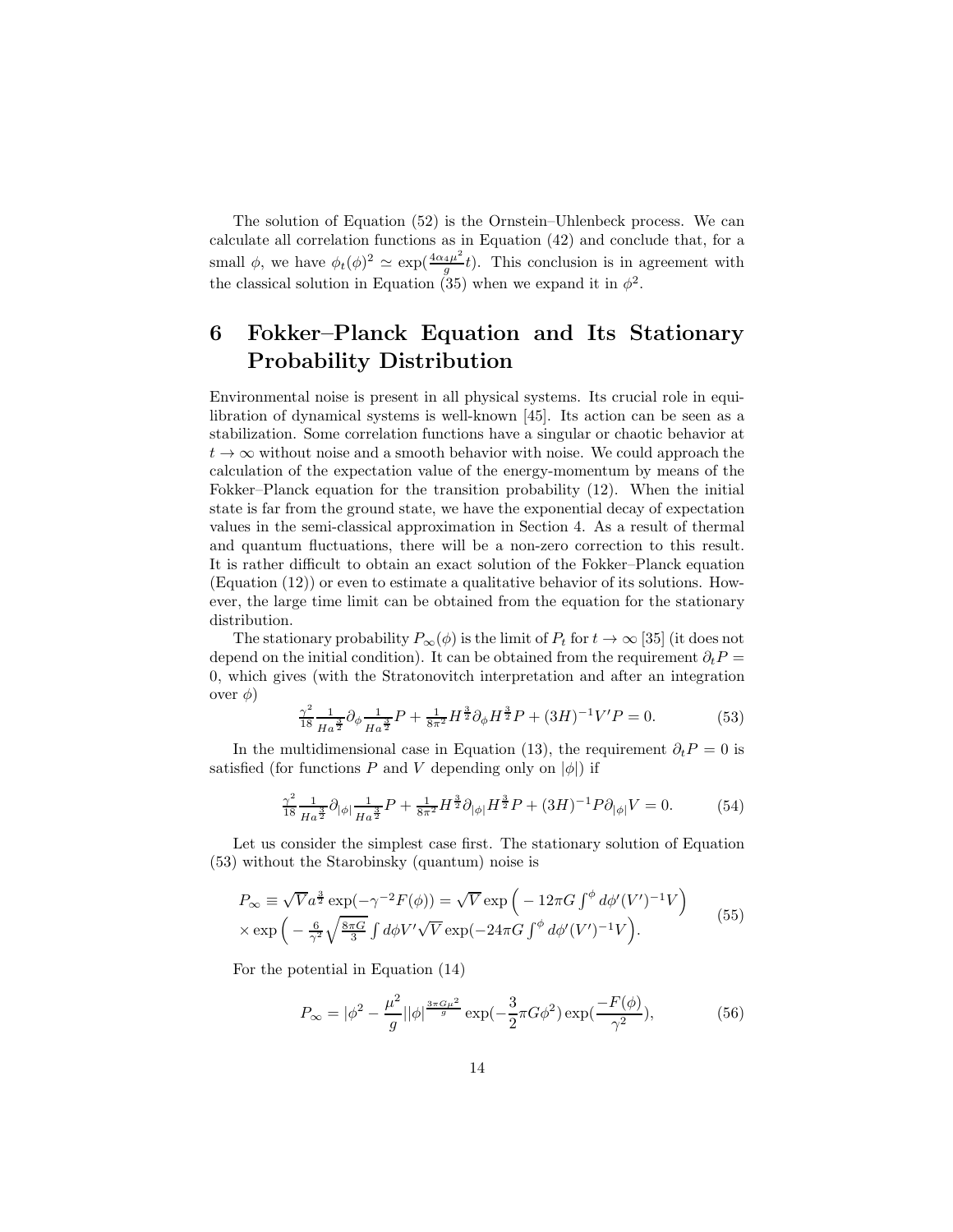where

$$
F(\phi) = \int^{\phi} U(\phi) \tag{57}
$$

and

$$
U(\phi) = 6\sqrt{\frac{8\pi G}{3}}V'\sqrt{V}\exp\Big(-24\pi G\int^{\phi}d\phi'(V')^{-1}V\Big).
$$

We can calculate now the expectation value of V (the cosmological term  $\Lambda$ )

$$
\Lambda = \langle V \rangle = \left( \int P_{\infty} \right)^{-1} \int P_{\infty} V(\phi) \tag{58}
$$

for a small  $\gamma$  by means of the saddle-point method. The critical points are determined by  $F'(\phi_c) = U(\phi_c) = 0)$ , i.e.,

$$
V'\sqrt{V}\exp\left(-24\pi G\int^{\phi}d\phi'(V')^{-1}V\right) = 0.
$$
 (59)

For the potential in Equation (14),  $\phi_c = 0$  is the maximum of F. The minima of F are at  $\phi_c = \pm \frac{\mu}{\sqrt{g}}$ . We shift the variables in the integrals in the nominator and the denominator in Equation (58)

$$
\phi = \phi_c + \gamma^\nu q \tag{60}
$$

with a certain  $\nu.\nu \neq 1$  is chosen in such a way that  $\gamma^2$  in the denominator of the exponent in Equation (56) cancels with  $\gamma$ -dependent terms in the expansion of F in q. For the potential in Equation (14)  $\nu = \frac{2}{3}$ . Expanding Equation (58) in  $\gamma$ , we obtain

$$
\Lambda = \gamma^{\frac{4}{3}} K \tag{61}
$$

with a certain constant  $K(\gamma) > 0$  for any  $\gamma$ . The functions  $F(\phi)$  as well as  $U(\phi)$  are non-analytic at  $g\phi^2 = \mu^2$ . If we consider the potential in Equation (17) or more general  $(\phi^2 - \frac{\mu^2}{g})$  $\frac{u^2}{g}$ <sup>2</sup>/<sup>4*n*</sup> with a natural number *n*, then Equation (61) still holds true. It is remarkable that the index  $\frac{4}{3}$  appears also in Kolmogorov's theory of turbulence as a relation between the dissipation scale and viscosity. For general potentials V, if  $U'(\phi_c) \neq 0$ , then  $\Lambda \simeq \gamma^2$ . We obtain the result that  $\Lambda$  is proportional to the diffusion constant  $\gamma^2$  in a different model with a diffusive fluid in the energy-momentum tensor of Einstein equations [46].

If  $\gamma = 0$  (the environmental noise is absent), then we obtain the Starobinsky solution [18](discussed also by Linde [47]), which in the Stratonovitch interpretation of the stochastic Equation (37) takes the form

$$
P_{\infty} = V^{-\frac{3}{4}} \exp(\frac{3}{8G^2} \frac{1}{V}).
$$
\n(62)

However, because  $V \to 0$  when  $\phi^2 \to \frac{\mu^2}{g}$  $\frac{u}{g}$ , this is not a stationary distribution because it is not integrable at  $\phi^2 = \frac{\mu^2}{g}$  $\frac{\mu^2}{g}$ . The point  $g\phi^2 = \mu^2$  is beyond the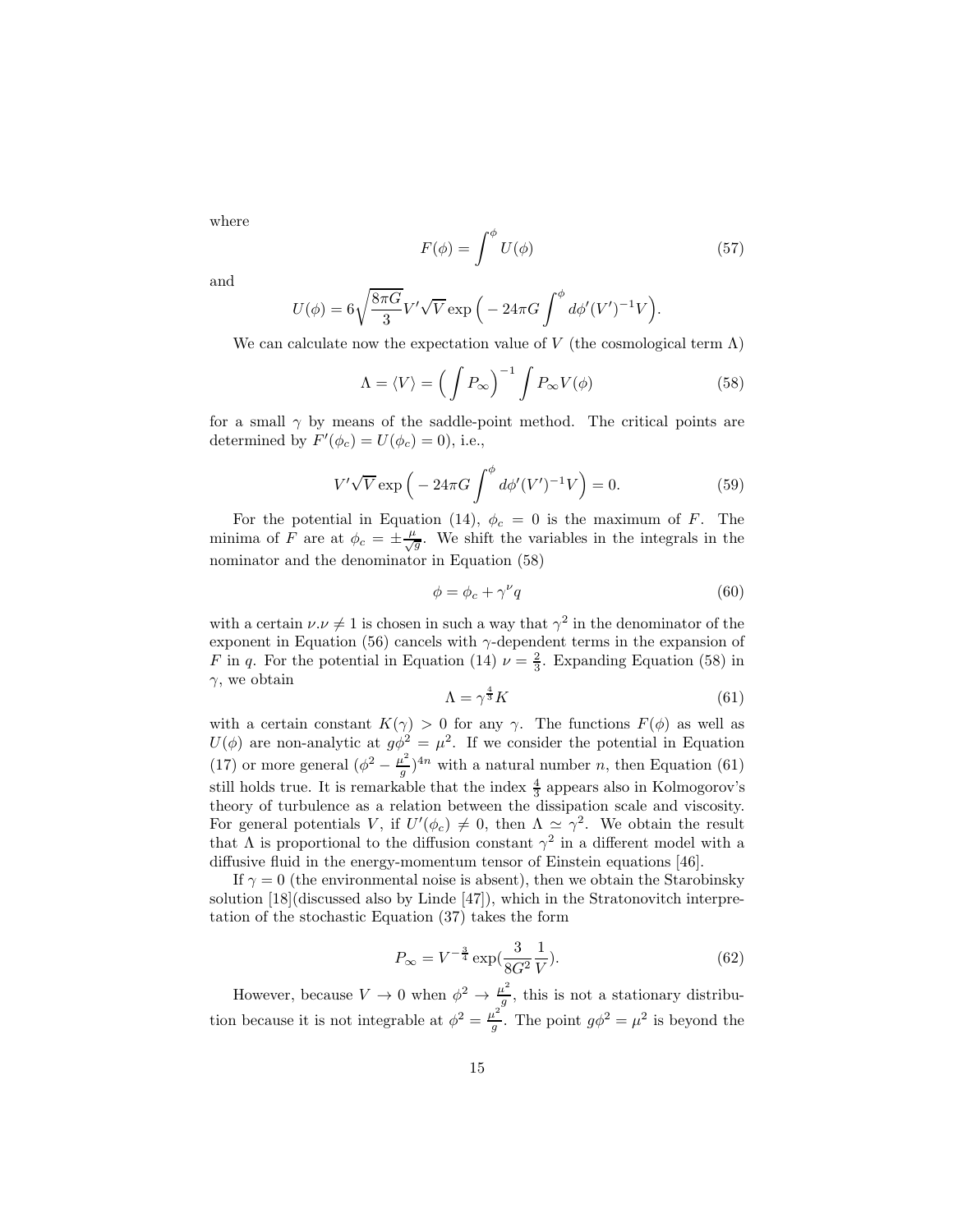slow-roll approximation. To restrict Equation (37) at  $\gamma = 0$  to the inflationary domain, we would need to cut the range of  $\phi$  by imposing the boundary conditions as in [34]. We show here that with the thermal noise we can get stationary solutions without imposing boundary conditions.

With  $\gamma \neq 0$  and the quantum noise, we write

$$
\tilde{P} = H^{-1}a^{-\frac{3}{2}}P.\t(63)
$$

Then, Equation (53) for  $\tilde{P}$  is

$$
\frac{\gamma^2}{18}H^{-1}a^{-\frac{3}{2}}\partial_{\phi}\tilde{P} + \frac{1}{8\pi^2}H^{\frac{3}{2}}\partial_{\phi}(H^{\frac{5}{2}}a^{\frac{3}{2}}\tilde{P}) = -\frac{1}{3}V'a^{\frac{3}{2}}\tilde{P}.
$$
 (64)

Using the formulas for  $H$  and  $a$  (Equation (10)), we obtain

$$
\ln \tilde{P} = -6 \int d\phi H a^3 (\gamma^2 + \frac{9}{4\pi^2} H^5 a^3)^{-1} \times \left( V' + \frac{10}{3} G^2 V V' - 32\pi G^3 V^3 (V')^{-1} \right). \tag{65}
$$

From Equation (15), we have  $a \to 0$  exponentially for  $\phi \to \infty$ , then  $a^3H^5 \to \infty$ 0, and we get from Equations (63)–(65) a formula coinciding for large  $\phi$  with Equation (55) (the thermal noise is dominating). We obtain a stationary solution which is integrable at large  $\phi$ . It can be seen that there is no integrability problem at  $\phi = 0$  as well as at  $\phi^2 = \frac{\mu^2}{g}$  $\frac{u^2}{g}$ . For a small  $\gamma$  and  $a^3H^5 \to 0$ , Equation  $(65)$  is of the same form as Equation  $(55)$ .

As the stationary distribution gives a non-zero weight to the fluctuations around  $\phi^2 = \frac{\mu^2}{g}$  $\frac{d^2}{g}$ , we obtain a non-zero cosmological constant at arbitrary time. When  $V(\phi)$  is large at  $\phi \simeq 0$ , the cosmological term will be large at early time when the stochastic process starts near  $\phi \simeq 0$ , small when  $\phi_t(\phi)^2$  is approaching  $\phi^2 = \frac{\mu^2}{g}$ , and at large time it is approaching the limit in Equation (61), which  $\varphi = g$ , and at large time it is approaching the fifthermal dissipation (01), which determines a small  $\Lambda$  for a small thermal dissipation  $\gamma$ . The diffusion constant  $\gamma^2$  is proportional to the temperature at the end of the radiation era in warm inflation models (this can be the intrinsic temperature of the de Sitter space).

#### 7 Summary and Conclusions

The cosmological term can be interpreted as the expectation value of the energy density in a quantum state describing the universe evolution. In the early stage of inflation, it is large when the quantum state of the universe is far from the ground state. At later stage, the time evolution moves the state closer to the ground state, leading to the small value of the energy density. The final value of the cosmological term is different from zero because of the thermal and quantum fluctuations at the end of inflation.We derive such a behavior of the cosmological term on the basis of some reasonable assumptions in the model of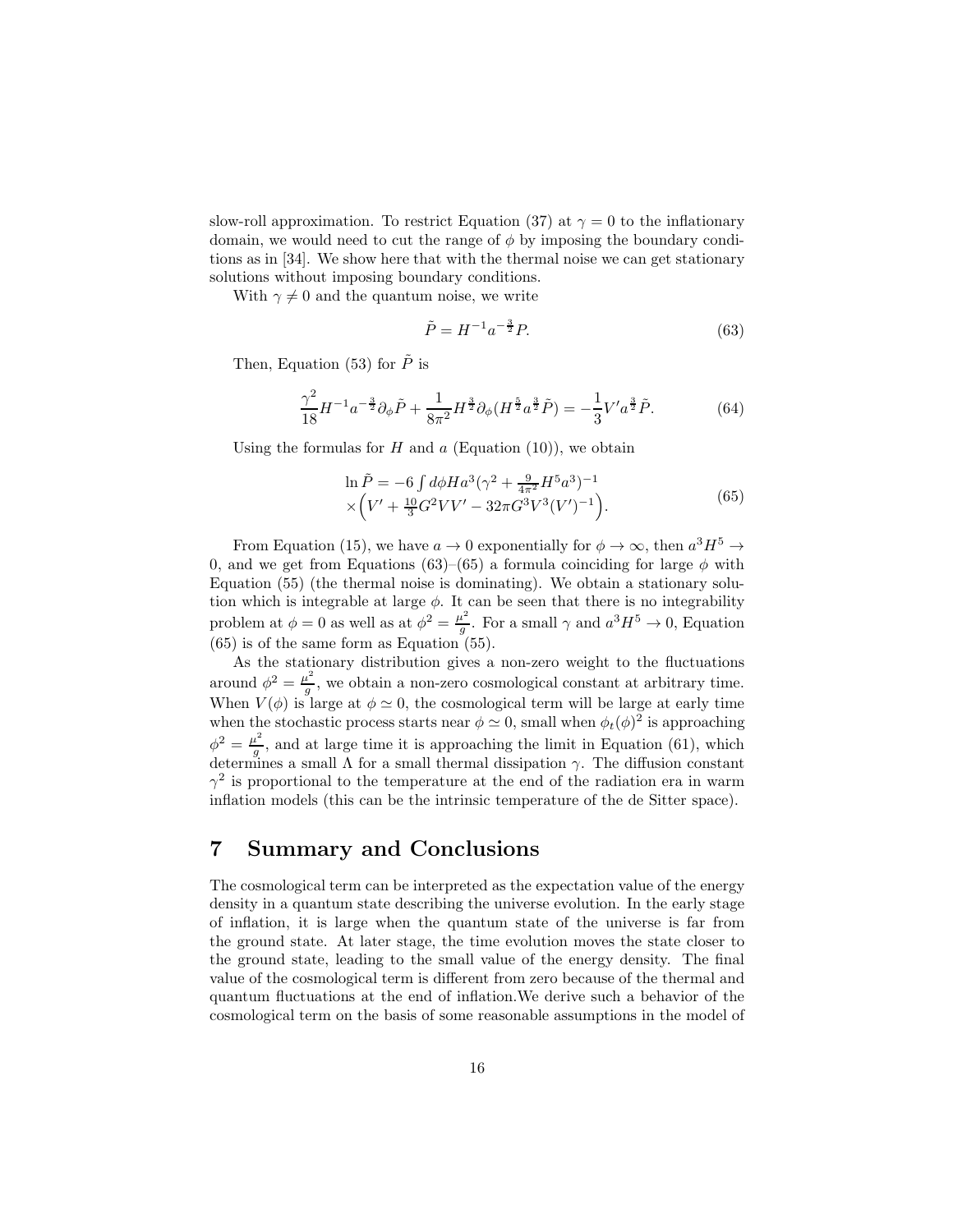inflation governed by a scalar quantum field (inflaton) described by the doublewell potential. The form of the potential is not essential for the conclusions. We could repeat the calculations for any polynomial double-well potential. The asymptotic value of the cosmological term is in a unique way determined by the stationary distribution. The fluctuations which determine the asymptotic value of the cosmological term depend on the asymptotic probability distribution of the stochastic process governing the inflaton. When inflation ends, the thermal noise overcomes the quantum noise. As a result, the fluctuations (defining the cosmological constant) are proportional to the thermal diffusion constant, as happens in most models of the diffusion processes. If at the final de Sitter stage an equilibrium is achieved, then by the dissipation–fluctuation theorem the diffusion constant is proportional to the final temperature. If we had a good candidate for the initial state of the universe, we could obtain the precise time evolution of the cosmological term until its final stationary value.

We study the inflaton contribution to the energy-momentum as the vacuum energy  $\lt V >$  in the long wave limit (consistent with the slow-roll approximation). The expectation values of the derivative terms in the energy-momentum at high momenta of quantum field theory need renormalzation. The renormalized energy-momentum contributes (to the lhs of Einstein equations) terms quadratic in the curvature [28, 29] (it can also give a divergent cosmological term leading to the cosmological constant problem discussed in [14]). Such terms modify equations of motion (can lead to exponential expansion of  $a(t)$ ) [29]). In some models of this type, the quadratic terms can be expressed by an extra scalar field. We obtain an effective field theory of Einstein gravity [38, 39] similar to the one studied in this paper. We think that the model can accommodate some quantum effects (long wave fluctuations in the  $\delta N$ -formalism [25, 26] and short wave fluctuations by transformation [38, 39]) as well as the classical ΛCDM evolution.

### References

- [1] Mukhanov , V.F.; Chibisov, G.V., Quantum fluctuations and a non-singular Universe, Journal of Experimental and Theoretical Physics Letters 1981, 33, 532.
- [2] Hawking , S.W.,The development of irregularities in a single bubble inflationary Universe, *Phys. Lett. B* 1982, 115, 295.
- [3] Starobinsky, A.A.,Dynamics of phase transition in the new inflationary universe scenario and generation of perturbations, *Phys. Lett. B* 1982, 117, 175.
- [4] Mukhanov, V.F.; Feldman, H.A.; Brandenberger, R.H., Theory of cosmological perturbations,Phys. Rep. 1992, 215, 203.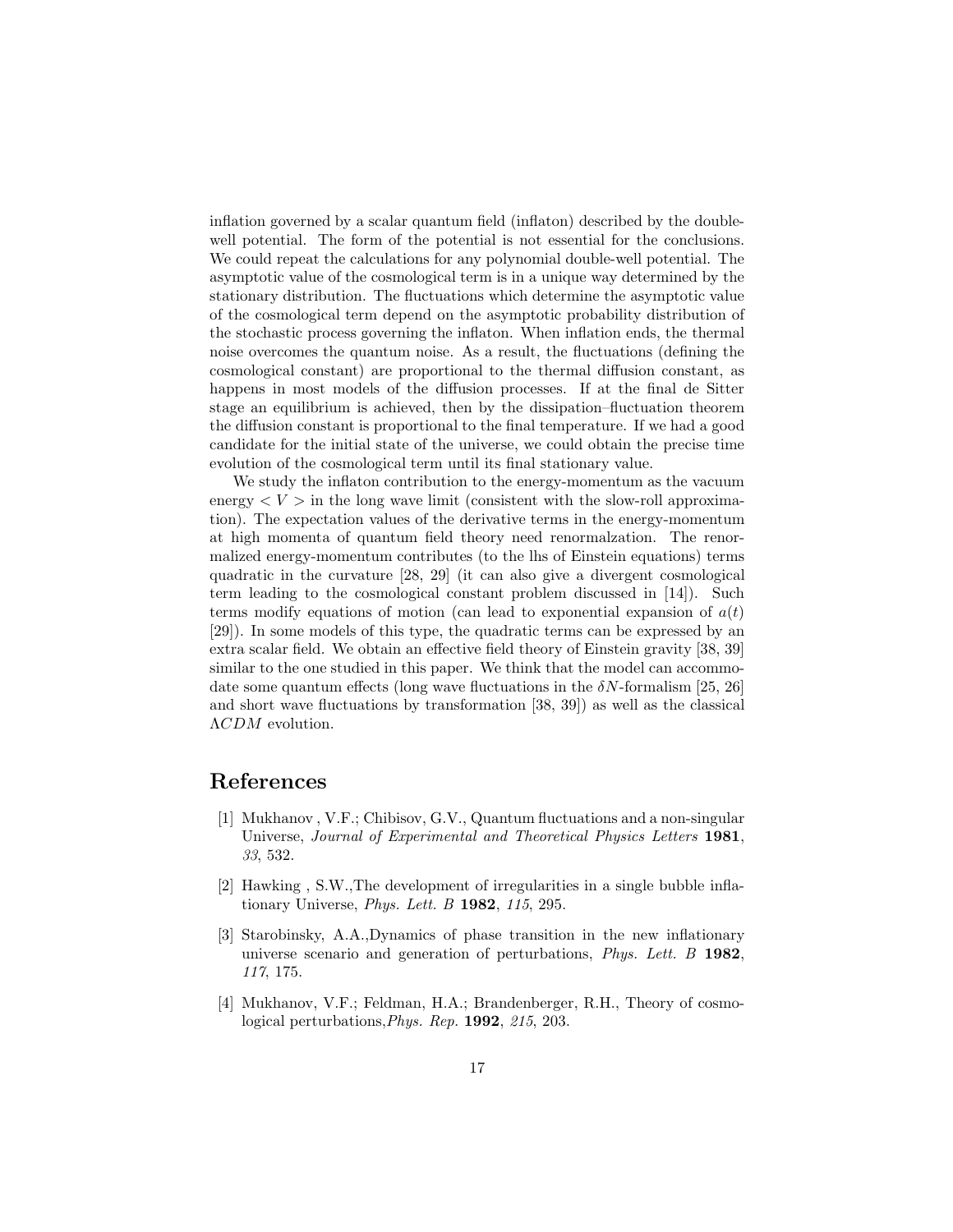- [5] Guth, A.,Inflationary Universe:a possible solution of the horizon and flatness problems,Phys. Rev. D 1981, 23, 347.
- [6] Guth, A.; Pi, S-Y.,Quantum mechanics of the scalar field in the new inflationary universe, Phys. Rev. D 1985, 32, 1899.
- [7] Albrecht, A.; Ferreira, P.; Joyce, M.; Prokopec, T., Inflation and squeezed quantum states, Phys. Rev. D 1994, 50, 4807.
- [8] Polarski, D.; Starobinsky, A.A.,Semiclassicality and decoherence of cosmological perturbations, *Class. Quant. Grav.* **1996**, 13, 377.
- [9] Callan, C.G.; Coleman, S.,Fate of the false vacuum.II.First quantum corrections, *Phys. Rev. D* **1977**, 16, 1762.
- [10] Coleman, S.; de Lucia, F.,Gravitational effects on and of vacuum decay, Phys. Rev. D 1980, 21, 3305.
- [11] Patrascioiu, A.,Complex time and the Gaussian approximation, Phys. Rev. D 1981, 24, 496.
- [12] Perico, E.L.D.; Lima, J.A.S.; Basilakos, S.; Sola, J., Complete cosmic history with a dynamical  $\Lambda = \Lambda(H)$  term, *Phys. Rev. D* 2013, 88, 063531.
- [13] Overduin, J.M.; Cooperstock, F.I.,Evolution of the scale factor with a variable cosmological term, Phys. Rev. D 1998, 58, 043506.
- [14] Weinberg, S.,The cosmological constant problem, Rev. Mod. Phys. 1989, 61, 1.
- [15] Berera, A.; Fang, L.-Z.,Thermally induced density perturbations in the inflation era, Phys. Rev. Lett. 1995, 74, 1912.
- [16] Bhattacharya, K.; Mohanty, S.; Rangarayan, R.,Temperature of the inflaton and duration of inflation from Wilkinson microwave anisotropy probe data, Phys. Rev. Lett. 2006, 96, 121302.
- [17] Hänggi, P.; Talkner, P.; Borkovec, M., Reaction-rate theory: fifty years after Kramers, Rev. Mod. Phys. 1990, 62, 251.
- [18] Starobinsky, A.A., Stochastic de Sitter (inflationary) stage in the early universe, in Current Topics in Field Theory,Quantum Gravity and Strings. In Lecture Notes in Physics; Vega, H.J., Sanchez, N., Eds.; Springer,Berlin, Germany : 1986; Volume 246.
- [19] Berera, A.; Moss, I.G.; Ramos, R.O.,Warm inflation and its microphysical basis, Rep. Progr. Phys. 2009, 72, 026901.
- [20] Vilenkin, A.,Birth of inflationary universes, Phys. Rev. D 1983, 27, 2848.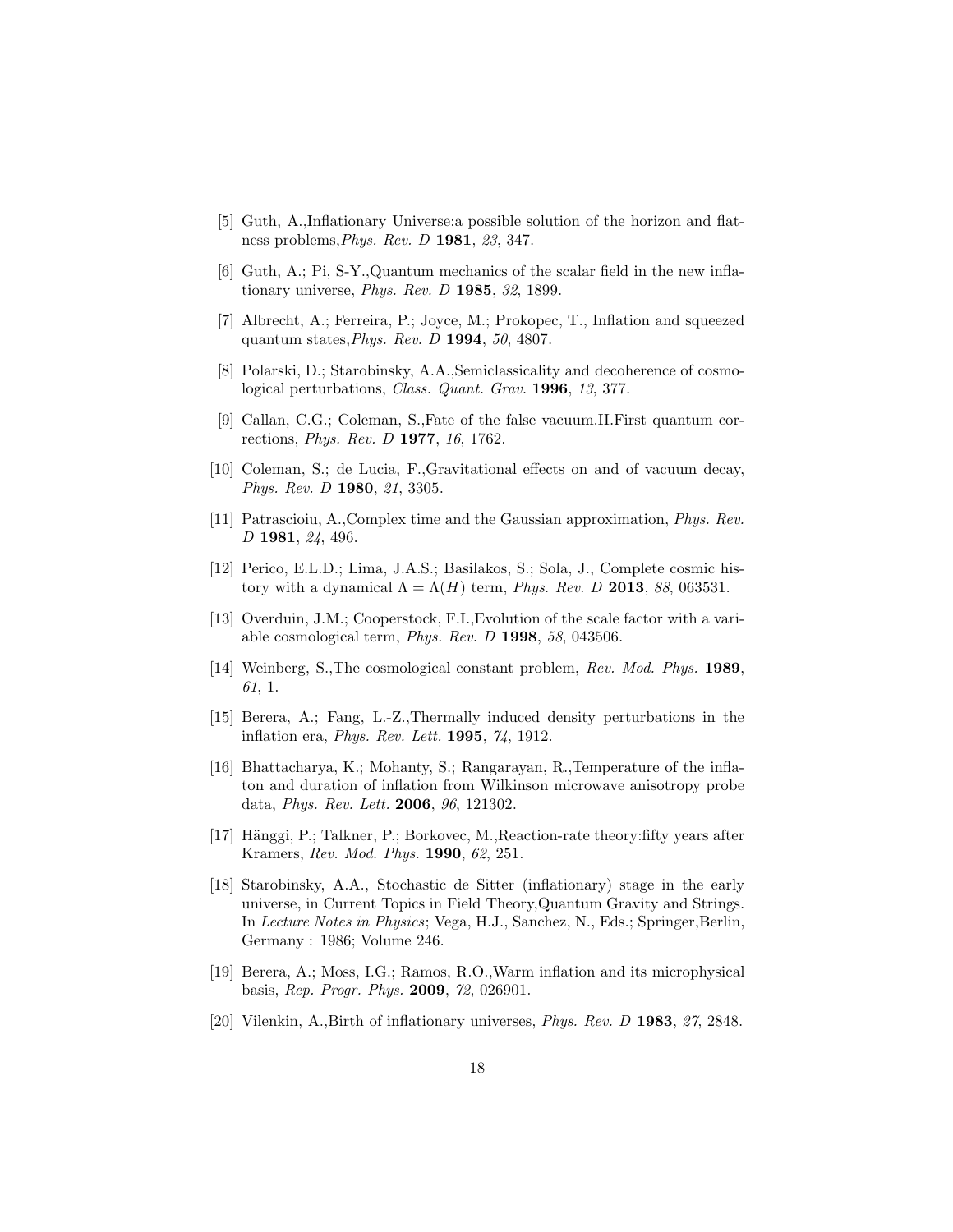- [21] Ramos, R.O.; da Silva, L.A.,Power spectrum for inflation models with quantum and thermal noises, J. Cosmol. Astropart. Phys. 2013, 2013, 032
- [22] Haba, Z., Stabilization of Starobinsky-Vilenkin stochastic inflation by an environmental noise, *Int. J. Mod. Phys. D* 2019, 28, 1950085.
- [23] Haba, Z.,Stochastic inflation with quantum and thermal noise, Eur. Phys. J. C 2018, 78, 596.
- [24] Haba, Z.,Slow-roll versus stochastic slow-roll inflation Eur. Phys. J. C 2019, 79, 906.
- [25] Starobinsky, A.A., Multicomponent de Sitter (inflationary) stages and the generation of perturbations Journal of Experimental and Theoretical Physics Letters 1985, 42, 152.
- [26] Vennin, V.; Starobinsky, A.A.,Correlation functions in stochastic inflation, Eur. Phys. J. C 2015, 75, 413.
- [27] Birrel, N.D.; Davies, P.C.W. Quantum Fields in Curved Space; Cambridge University Press, Cambridge,England : 1982
- [28] Mamaev , S.G.; Mostepanenko, V.M.,Isotropic cosmological models determined by vacuum quantum effects, 78, 20. Sov. Phys. JETP 1980, 51, 9.
- [29] Starobinsky, A.A., A new type of isotropic cosmological models without singularity, *Phys. Lett. B* **1980**, *91*, 99.
- [30] Starobinsky, A.A.; Yokoyama, J., Equilibrium state of self-interacting scalar field in the de Sitter background, *Phys. Rev. D* 1994, 50, 6357.
- [31] Ikeda, N.; Watanabe, S. Stochastic Differential Equations and Diffusion Processes; North Holland,Amsterdamm, Netherlands. : 1981
- [32] Berera, A.,Thermal properties of an inflationary universe Phys. Rev. D 1996, 54,2519.
- [33] Haba, Z.,Statistical physics of the inflaton decaying in an inhomogeneous random environment, Adv. High. Energy. Phys. 2018, 2018, 7204952.
- [34] Assadullahi, H.; Firouzjahi, H.; Noorbala, M.; Vennin, V.; Wands, D. , Multiple fields in stochastic inflation, 2016, 2016, 043 J. Cosmol. Astropart. Phys.
- [35] Risken, H. The Fokker-Planck Equation; Berlin, Germany,Springer add publisher. , 1989